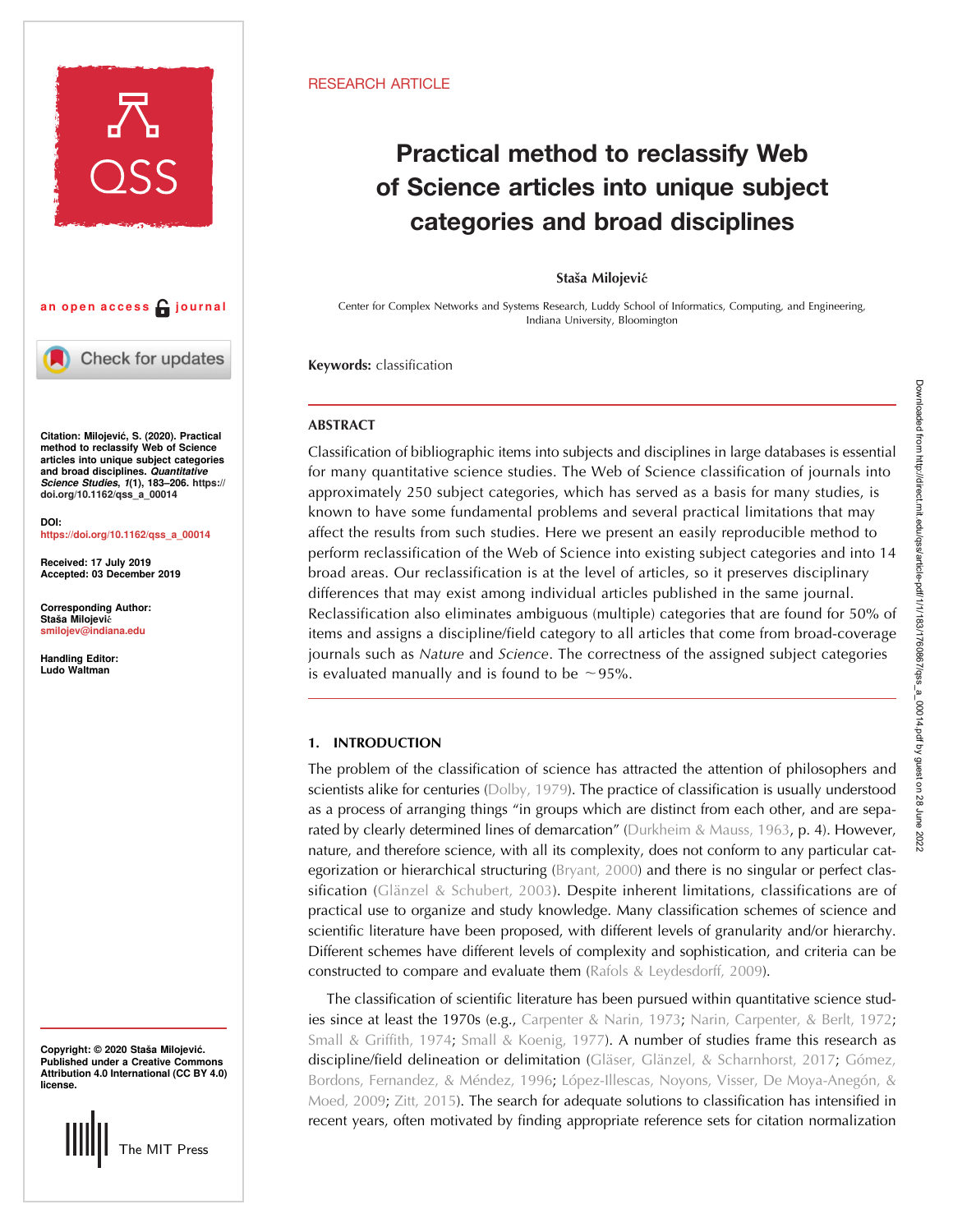needed for evaluation studies ([Bornmann, 2014;](#page-12-0) [Glänzel & Schubert, 2003;](#page-13-0) [Haunschild, Schier,](#page-13-0) [Marx, & Bornmann, 2018;](#page-13-0) [Leydesdorff & Bornmann, 2016](#page-13-0)).

Recent classification efforts have most commonly been divided into journal-focused and paper (article)-focused solutions. The most prevalent and widely used classification of literature into disciplines is via journals, based on a simplistic assumption that a discipline can be defined through journal subject categories ([Carpenter & Narin, 1973;](#page-12-0) [Narin, 1976;](#page-13-0) [Narin,](#page-13-0) [Pinski, & Gee, 1976\)](#page-13-0). Such approach is not surprising—journals often serve as anchors for individual research communities, and new journals may signify the formations of disciplines. On a more practical note, the Web of Science (WoS) Journal Citation Reports subject categories are "one of the few classification systems available, spanning all disciplines" ([Rinia, van](#page-13-0) [Leeuwen, Bruins, van Vuren, & Van Raan, 2001,](#page-13-0) p. 296), and is easy to implement since it is available for items in one of the most widely used bibliographic databases, WoS. WoS classifies all of the journals it indexes into approximately 250 groups called *subject categories*. Each journal is classified into one, or up to six, subject categories. The classification uses a num-ber of heuristics and its rather general description is provided by [Pudovkin and Garfield](#page-13-0) [\(2002\).](#page-13-0) WoS classification is not explicitly hierarchical, even though some subject categories can be considered as part of other, broader ones. In addition, WoS contains categories that are explicitly broad (labeled as *multidisciplinary*) in order to describe the content of journals that publish across one broad area or across the entire field of science.

Over the years, a number of other journal-centered classifications have been developed. Most of them are hierarchical. For example Scopus, another major bibliographic database, uses All Science Journal Classification (ASJC). National Science Foundation (NSF) uses a two-level system in which journals are classified into 14 broad fields and 144 lower level fields known as CHI, after Narin and Carpenter's company, Computer Horizons, Inc., which developed it in the 1970s ([Archambault, Beauchesne, & Caruso, 2011\)](#page-12-0). Science-Metrix uses a three-level classification that classifies journals into exclusive categories using both algorithmic methods and expert judgment [\(Archambault et al., 2011\)](#page-12-0). [Glänzel and Schubert \(2003\)](#page-13-0) developed KU Leuven ECOOM journal classification. [Gómez-Núñez, Vargas-Quesada, de](#page-13-0) [Moya-Anegón, and Glänzel \(2011\)](#page-13-0) used reference analysis to reclassify the SCImago Journal and Country Ranks (SJR) journals into 27 areas and 308 subject categories. Some classifications used a hybrid method combining text and citations to cluster journals ([Janssens, Zhang,](#page-13-0) [De Moor, & Glänzel, 2009](#page-13-0)). [Chen \(2008\)](#page-12-0) has used WoS as a starting point for developing a classification using an affinity propagation method on journal-to-journal citation network. The University of California San Diego (UCSD) classification has been developed in mapping of science efforts [\(Börner et al., 2012\)](#page-12-0).

Journal-level classification suffers from a number of problems, many of which have been pointed out previously. For example, [Klavans and Boyack \(2017\)](#page-13-0) found journal-based taxonomies of science to be more inaccurate than topic-based ones and therefore argued against their use. Similar findings were reported in a recent study that carried out direct comparison of journal- and article-level classifications [\(Shu et al., 2019](#page-13-0)) reporting that journal-level classifications have the potential to misclassify almost half of the papers. The issues with accuracy might be tied to the increase both in the number of journals that publish papers from multiple research areas and the number of papers published in those journals, making journal-level classifications problematic [\(Gómez et al., 1996;](#page-13-0) [Wang & Waltman, 2016](#page-14-0)). Although journallevel classifications underperform compared to article-level classification in microlevel analyses, they might still be useful for (nonevaluative) macrolevel analysis [\(Leydesdorff & Rafols,](#page-13-0) [2009;](#page-13-0) [Rafols & Leydesdorff, 2009](#page-13-0)).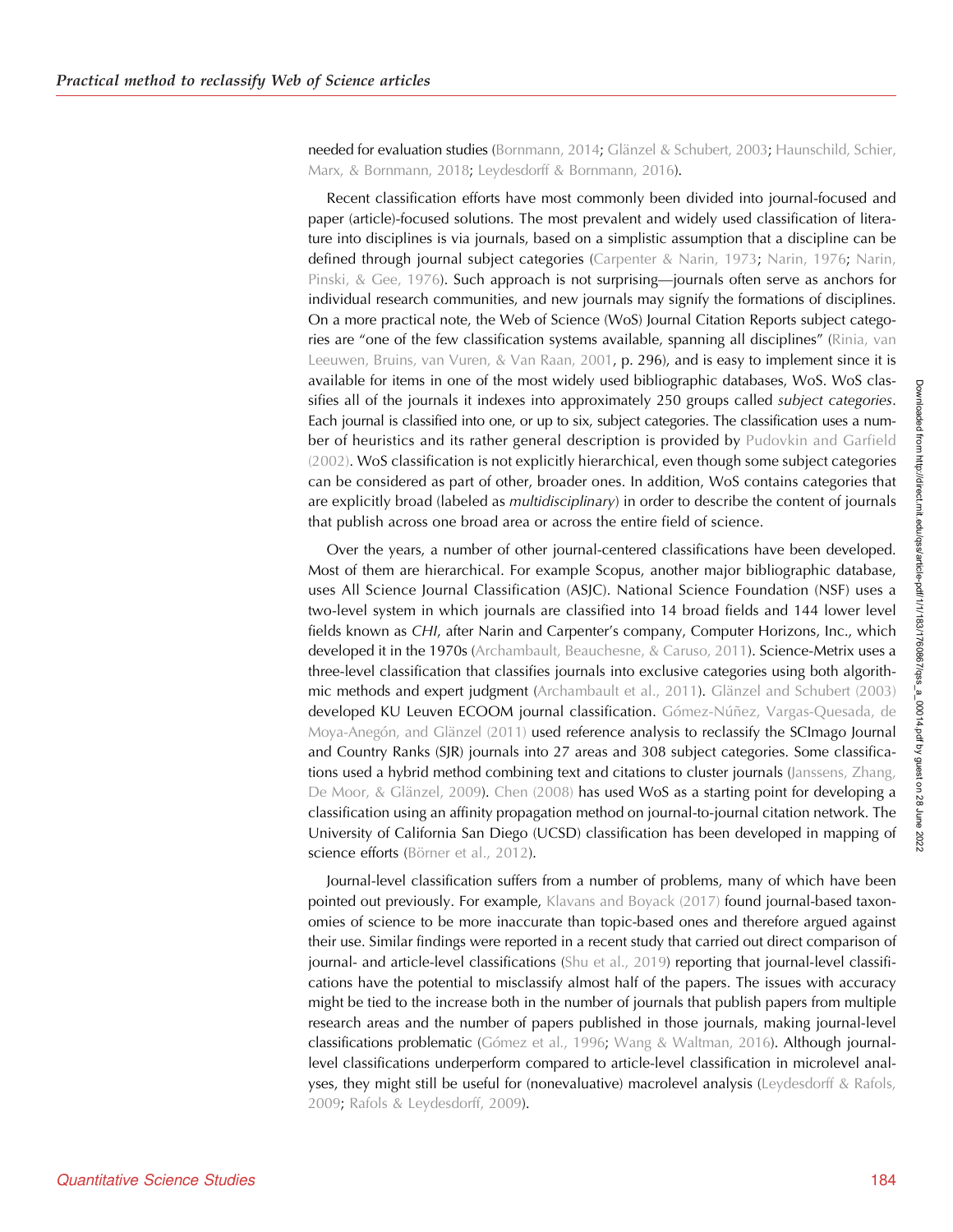The use of journals as an appropriate level for classification has been problematized even for journals with unique, nonmultidisciplinary classification in WoS, given that a journal may publish articles from different disciplines and would not be the right unit to capture interdisciplinary activities (Abramo, D'[Angelo, & Zhang, 2018;](#page-12-0) [Klavans & Boyack, 2010](#page-13-0)). [Boyack and](#page-12-0) [Klavans \(2011](#page-12-0), p. 123) suggest that "few journals are truly disciplinary." In their study of research specialties, [Small and Griffith \(1974\)](#page-13-0) found journals to be too broad a unit of analysis and called for the use of publications instead. The mounting body of research pointing to the drawbacks of journal-based classifications has prompted the development of article-level classifications. These efforts are usually accompanied by the development of new classification schemes, and are often called *algorithmic classifications*, due to the clustering techniques used to come up with classes and categories [\(Ding, Ahlgren, Yang, & Yue, 2018](#page-13-0)). Klavans and Boyack (2010) have pioneered these classifications at large scale using cocitation techniques (bibliographic coupling of references and keywords) at the paper level to develop the SciTech Strategies (STS) schema consisting of 554 topics, and an alternative method based on cocitation analysis of highly cited references to identify over 84,000 paradigms. Further advances in these techniques were made by [Waltman and van Eck \(2012\)](#page-14-0), who used direct citations with the minimum number of publications per cluster and a resolution parameter to come up with a threelevel classification. Their work has been further advanced by creating a number of algorithmic classifications at different levels of granularity [\(Ruiz-Castillo & Waltman, 2015](#page-13-0)) and searches for the optimal resolution parameter for the level of topics [\(Sjögårde & Ahlgren, 2018\)](#page-13-0). In addition, because these methods are based on clustering algorithms, and it has long been argued that the resulting classifications are not algorithm-neutral [\(Leydesdorff, 1987](#page-13-0)), some studies addressed how different algorithms affect resulting classifications (Š[ubelj, van Eck, & Waltman, 2016\)](#page-13-0). Overall, the article-based classifications have been praised for being able to classify papers regardless of the type of journals they were published in and placing each publication into a single class/category. One of the drawbacks of the paper-level classification is the problem of naming the classes/categories ([Perianes-Rodriguez & Ruiz-Castillo, 2017](#page-13-0)) making these classifications problematic for macrolevel analysis [\(Ding et al., 2018\)](#page-13-0).

The usefulness of classification schemes for science studies and research evaluation is not determined only by its quality, but also by the availability of a classification of scientific literature at all levels of analysis (from micro to macro), flexibility for different purposes, and the simplicity of interpretation and reproduction. Although it is clear that journal-level classifications in general, and WoS journal-level classification in particular, have a number of shortcomings, they are still widely used, primarily because of their wide availability and the familiarity of audiences with WoS subject categories. An article-level classification that would still use the familiar WoS subject categories would be a welcome and practical solution to some of the problems of journal-level classification, but no such classification currently exists. The purpose of this work is to fill this gap by presenting a flexible, simple and easily reproducible method to reclassify WoS items using existing WoS categories, but at the article level. Such a classification is particularly useful for "descriptive bibliometrics" ([Borgman & Furner,](#page-12-0) [2002\)](#page-12-0) or "science of science" [\(Fortunato et al., 2018\)](#page-13-0) research, especially when the comparison across all the fields and over long time periods is needed.

In addition to being journal level, there are two additional practical problems with WoS classification that will be addressed in the proposed reclassification. One problem is related to different levels of specialization of journals [\(Glänzel, Schubert, & Czerwon, 1999\)](#page-13-0). The scope of journals ranges from highly specialized ones, via those that cover a whole range of subfields within a field or a discipline (e.g., general journals in physics or chemistry), to journals covering multiple disciplines or fields ([Narin, 1976](#page-13-0)). In WoS subject categories,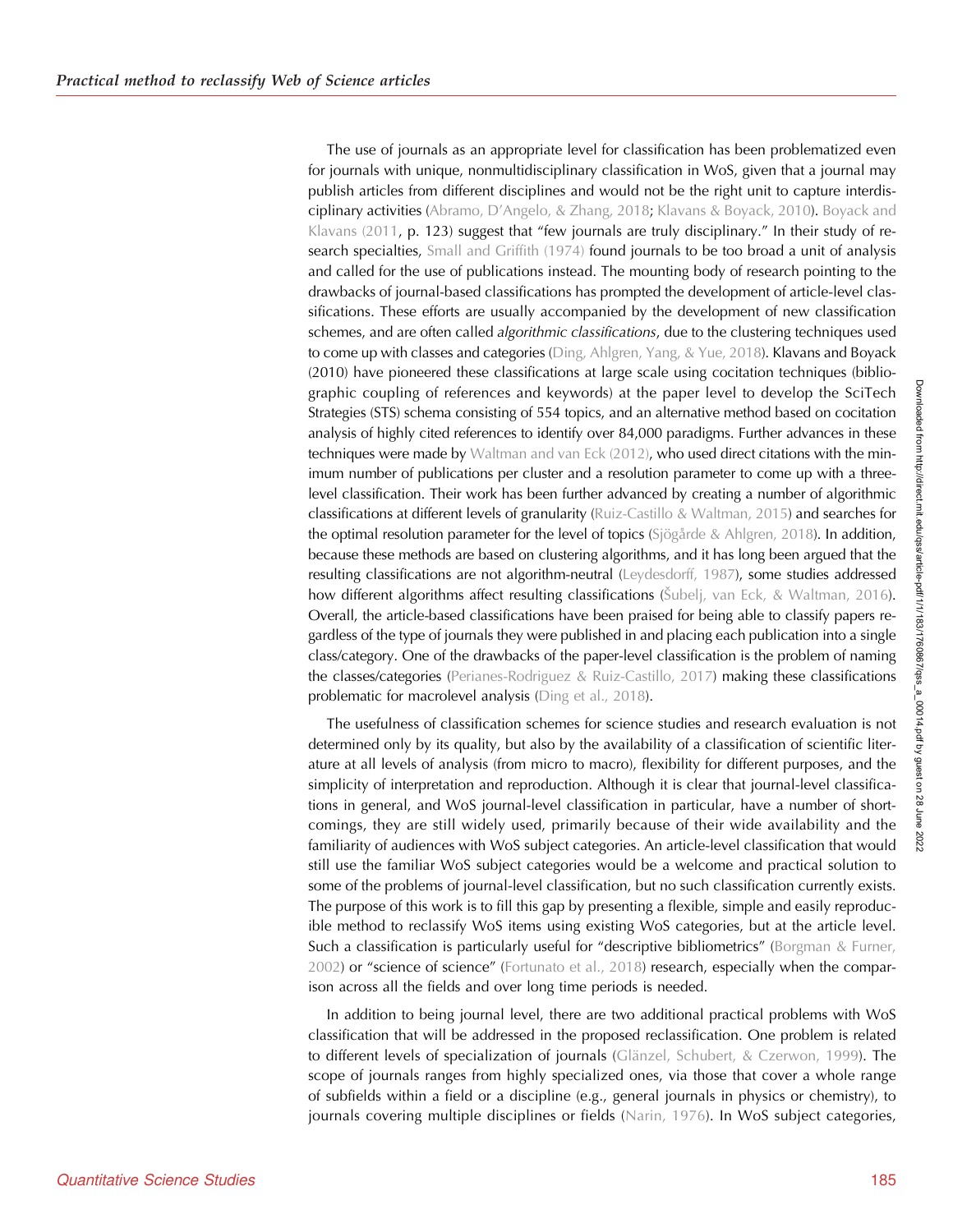journals that cover entire large disciplines (broader than typical subject categories) are classified as "multidisciplinary" (e.g., "Physics, multidisciplinary" includes journals containing individual articles actually belong to specific subject categories, such as "Physics, nuclear"; "Optics"; and "Thermodynamics"). In addition, there are journals such as Nature, Science and PNAS that cover many disciplines and are classified in WoS as "Multidisciplinary Sciences." Such journals rarely carry truly multidisciplinary articles but rather articles from a large number of disciplines [\(Katz & Hicks, 1995](#page-13-0); [Waltman & van Eck, 2012\)](#page-14-0). Altogether, 10% of WoS items belong to nine explicit "multidisciplinary" categories. Without the means to establish their true subject category, these articles are often excluded from the analyses of disciplinary practices, thus removing what are often articles with high impact [\(Fang, 2015\)](#page-13-0). As a solution to this problem, a number of researchers have suggested reclassification of individual articles in such journals, especially in the subject category "Multidisciplinary Sciences." Many of the proposed solutions are based on the references of the articles (e.g., [Glänzel & Schubert,](#page-13-0) [2003;](#page-13-0) [Glänzel, Schubert, & Czerwon, 1999](#page-13-0); [Glänzel, Schubert, Schoepflin, & Czerwon,](#page-13-0) [1999;](#page-13-0) [López-Illescas et al., 2009](#page-13-0)). A more recent solution to this problem utilized both citing and cited publications as a basis for reclassification [\(Ding et al., 2018\)](#page-13-0). Our article-level reclassification of WoS classifies articles from such multidisciplinary journals into other more specific WoS subject categories.

The second problem of WoS classification is the lack of exclusivity ([Bornmann, 2014](#page-12-0); [Herranz & Ruiz-Castillo, 2012a,](#page-13-0) [b\)](#page-13-0). Namely, many journals in WoS (containing, by our estimate, 40% of all items in WoS) are assigned more than one subject category (in agreement with other studies, such as [Herranz and Ruiz-Castillo \(2012a\)](#page-13-0), who reported that 42% of 3.6 million articles published in 1998–2002 were assigned to more than one category, and [Wang and](#page-14-0) [Waltman \(2016\)](#page-14-0), who reported that almost 60% of journals in WoS are assigned a single category). Multiple subject categories lead to ambiguities when it comes to the analysis. Should such articles be counted in each category, artificially increasing their weight in the overall analysis? Should they be counted fractionally, thus decreasing their weight within a single category? How to treat them when a nonoverlapping delineation is desired, as is often the case? Most journals are assigned multiple categories because they cover more than one subject, even though articles in them usually deal predominantly with one subject. Less often the articles, and not just the journal, are indeed positioned at the intersection of several subjects, and multiple subjects may be appropriate. In such cases we may still wish to assign a primary single category to arrive at nonoverlapping delineation of scientific literature. As in the case of "multidisciplinary" categories, references have been proposed for the classification of journals (and articles) with multiple WoS categories into unique categories (e.g., [Glänzel & Schubert, 2003](#page-13-0); [Glänzel, Schubert, & Czerwon, 1999](#page-13-0); [Narin, 1976;](#page-13-0) [Narin et al., 1976](#page-13-0)). Our article-level reclassification will assign the most prevalent subject category as the single category for each article and remove the ambiguity. Information regarding potential multidisciplinarity at the level of article will nevertheless be retained if required for the analysis.

Finally, many of the large-scale studies, especially those that are comparative in nature, require a smaller number of broader classes. To achieve this goal, we additionally categorize articles into 14 broad areas, based on NSF WebCASPAR classification ([Javitz et al., 2010\)](#page-13-0).

#### 2. PROPOSED APPROACH

In this paper we propose a reference-based (re)classification system that can easily be applied at various levels of granularity. The approach is relatively straightforward and allows for easy reproducibility. Also, by using existing WoS subject categories as units of classification, the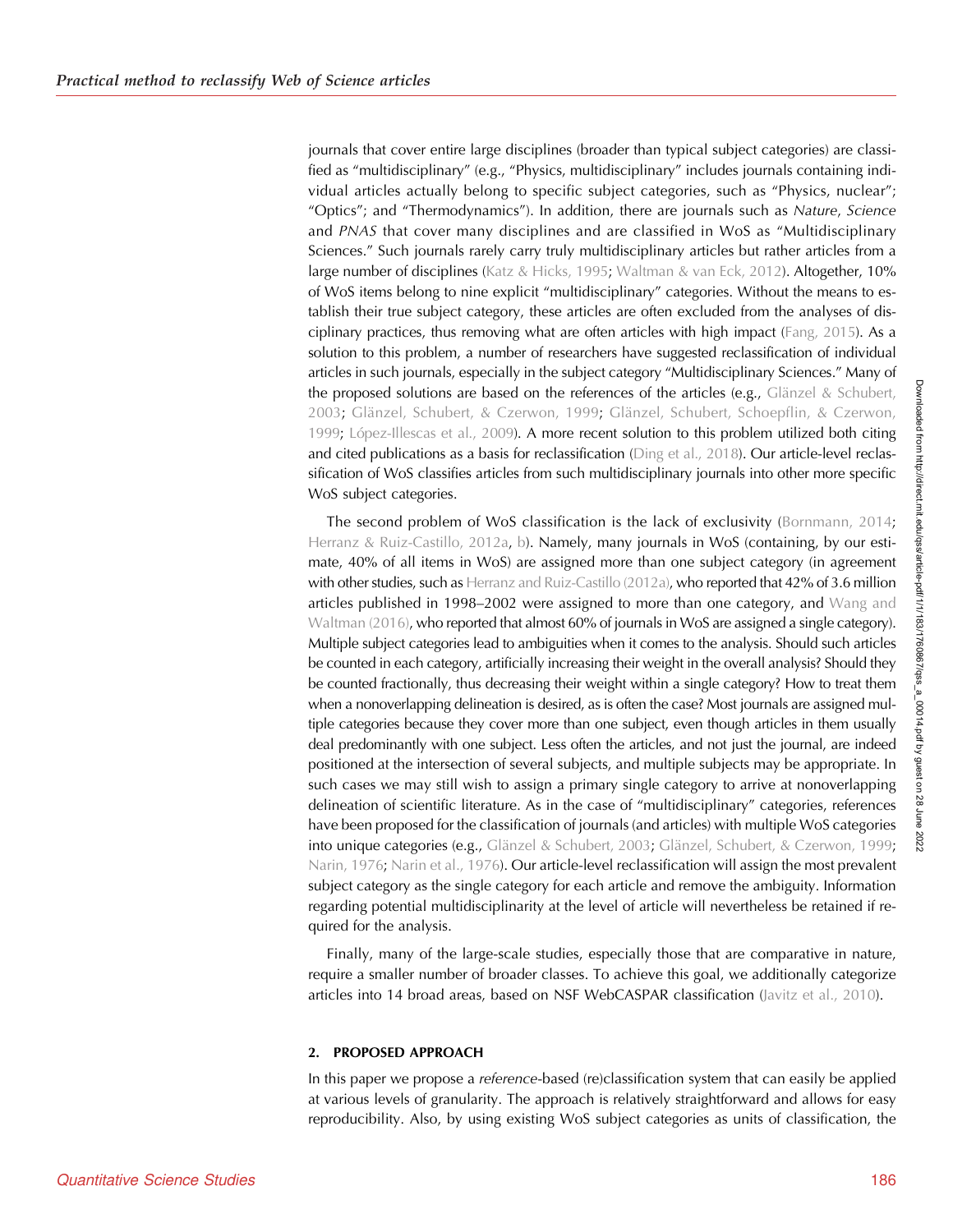approach obviates the need to develop an independent scheme for defining and naming of the classes/categories.

Following previous efforts, our approach is to use each item's references to infer the topic of a bibliographic item. However, given the problems identified above, we initially use only references that were published in journals that have a single subject category that is not "multidisciplinary" (i.e., it is not published in multidisciplinary or general disciplinary journals). Such an approach appears appropriate given that previous studies have found WoS subject categories to be fairly precise description of subjects of individual articles published in journals described with one or two subject categories [\(Glänzel, Schubert, & Czerwon, 1999;](#page-13-0) [Glänzel](#page-13-0) [et al., 1999](#page-13-0)) and that central journals within particular disciplines "exhibit little cross citing" ([Narin, 1976](#page-13-0), p. 194). For the purposes of this paper, we refer to such items as classifier references or classifiers. The tallying of the subject categories of classifier references allows us to determine the unique WoS subject category of items that originally had multiple categories or were placed in multidisciplinary categories. However, what is novel in our approach is that the method is applied to reclassify all items that contain classifier references, whether they had unique original (journal-based) classification or not, in order to obtain a consistent comprehensive classification at the level of *individual* items (i.e., articles). Also, unlike a number of other approaches, this one does not apply a particular threshold that an item should meet in order to be classified into a particular category (e.g., [Fang, 2015](#page-13-0); [Glänzel, Schubert, &](#page-13-0) [Czerwon, 1999](#page-13-0); [Gómez-Núñez et al., 2011](#page-13-0); [López-Illescas et al., 2009](#page-13-0)), giving every item a definitive category.

The proposed approach allows both for the classification into exclusive classes (where each article is placed into a single class) and, if needed for particular research questions, a construction of a detailed vector description of disciplinary composition of articles (and consequently, of journals, authors, etc.), which will be described in a future work.

In the remainder of the paper we describe the data, methodology and evaluation of the proposed approach using WoS. The approach itself is rather general and a similar methodology can be used both to reclassify articles in WoS using a different starting classification of core journals or classifying articles in other databases that use journal-level classifications. We present the results of the classification of individual items both at the level of subject categories and an aggregated level of broad research areas. New classifications are evaluated using an automated method and validated using blind manual classification.

## 3. DATA AND METHODOLOGY

#### 3.1. Initial Reclassification

For (re)classification we use the full WoS Core Collection database, containing items published from 1900 through the end of 2017. The database contains 69 million items (bibliographic entries), of which 55 million have at least one reference recorded in the database. WoS items belong to different document types: articles, proceedings papers, editorials, letters, reviews, etc. We perform the classification on (and using) all document types but carry out the evaluation and validation on document types article and proceedings paper—the items containing original research and most often used in analyses. There are 45 million items of these two types in WoS with at least one reference, and we refer to them collectively as just the "articles." The edition of WoS used in this work uses 252 subject categories. Classification was extracted from the SQL table subjects using the subject category collection referred to by field ascatype as the "traditional" classification. Categories are listed in [Table A.1](#page-15-0) in the Appendix.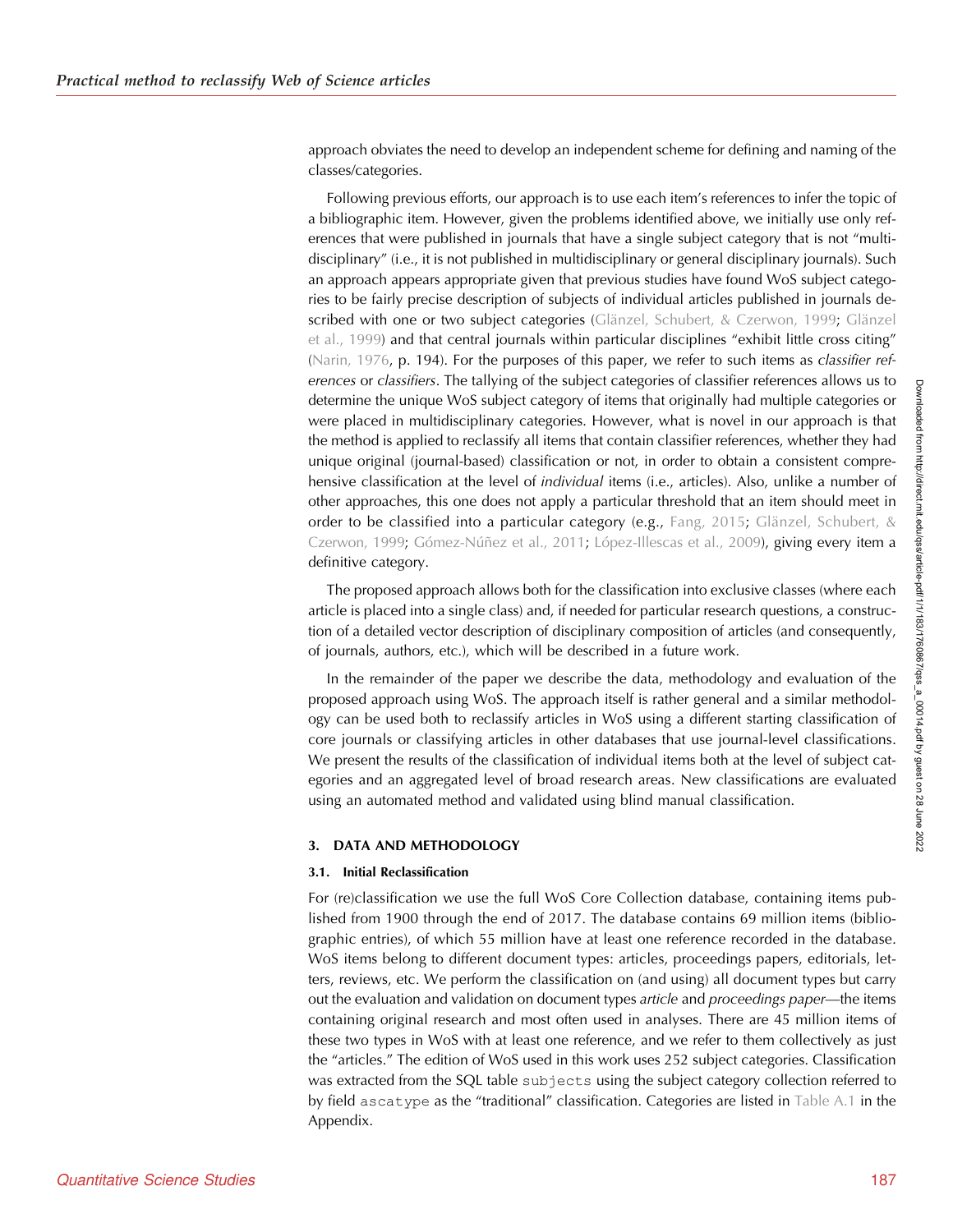For higher level classification, we place each of 252 subject categories into 14 broad areas. Names of broad areas are taken from NSF WebCASPAR Broad Field [\(Javitz et al., 2010](#page-13-0)), except that we include their "Other life sciences" within "Medical sciences." Mapping between WoS subject categories and our broad areas, given in [Table A.1](#page-15-0), follows [Javitz et al. \(2010\)](#page-13-0) mapping between the ipIQ Fine Field category (formerly CHI category) and WebCASPAR Broad Field whenever there is an ipIQ category that clearly matches WoS category. In other instances (half of all WoS categories) the broad category is determined by the author.

WoS attempts to match each item's references to other items in WoS. It is the items that have matched references that can be reclassified using the proposed method. Furthermore, to allow initial classification using our method, the references need to be *classifiers* (i.e., items whose original classification is unique and not multidisciplinary). Forty-one million items contain classifier references and can therefore be classified into subject categories, of which 36 million are articles, representing 79% of all articles with references. We will outline later in this section how this percentage can be further increased using an iterative approach. Classification into broader areas is possible for a larger number of items (44 million of any type, and 38 million articles), because classifiers can include items classified as multidisciplinary as long as they can be placed in some broad area (e.g., category "Physics, multidisciplinary" can be used, but "Multidisciplinary Sciences" cannot). The fraction of articles (containing references) that can be classified, as a function of publication year, is shown in Figure 1. The fractions are above 90% in recent years and are relatively high since the 1950s. The rising trend is likely a combination of several factors: more complete efforts on behalf of database administrators to match the references in recent publications, journal articles becoming "the central medium for the dissemination and exchange of scientific ideas" [\(Bowker, 2005](#page-12-0), p. 126), and the overall increase in the number of references per paper over time ([Milojevi](#page-13-0)ć, 2012; [Price,](#page-13-0) [1963;](#page-13-0) [van Raan, 2000](#page-13-0)), all of which increase the chances of an article containing classifier references. The items that remain without new classification are rarely full-fledged research papers but most often items such as book reviews or short conference proceedings.

For classification at the subject category level, 20 million items serve as classifiers. An algorithm for the entire classification procedure is given in [Figure 2](#page-6-0). Classification at the level of subject categories proceeds as follows. For each classifiable item we go through all of its classifier references and produce a ranked list of their subject categories. A subject category that is



Figure 1. Percentage of all articles containing references that can be reclassified into subject categories or broad areas as a function of article publication year. Numbers are based on initial reclassification. An iterative pass will increase the percentage of articles classified into subject categories by 5%.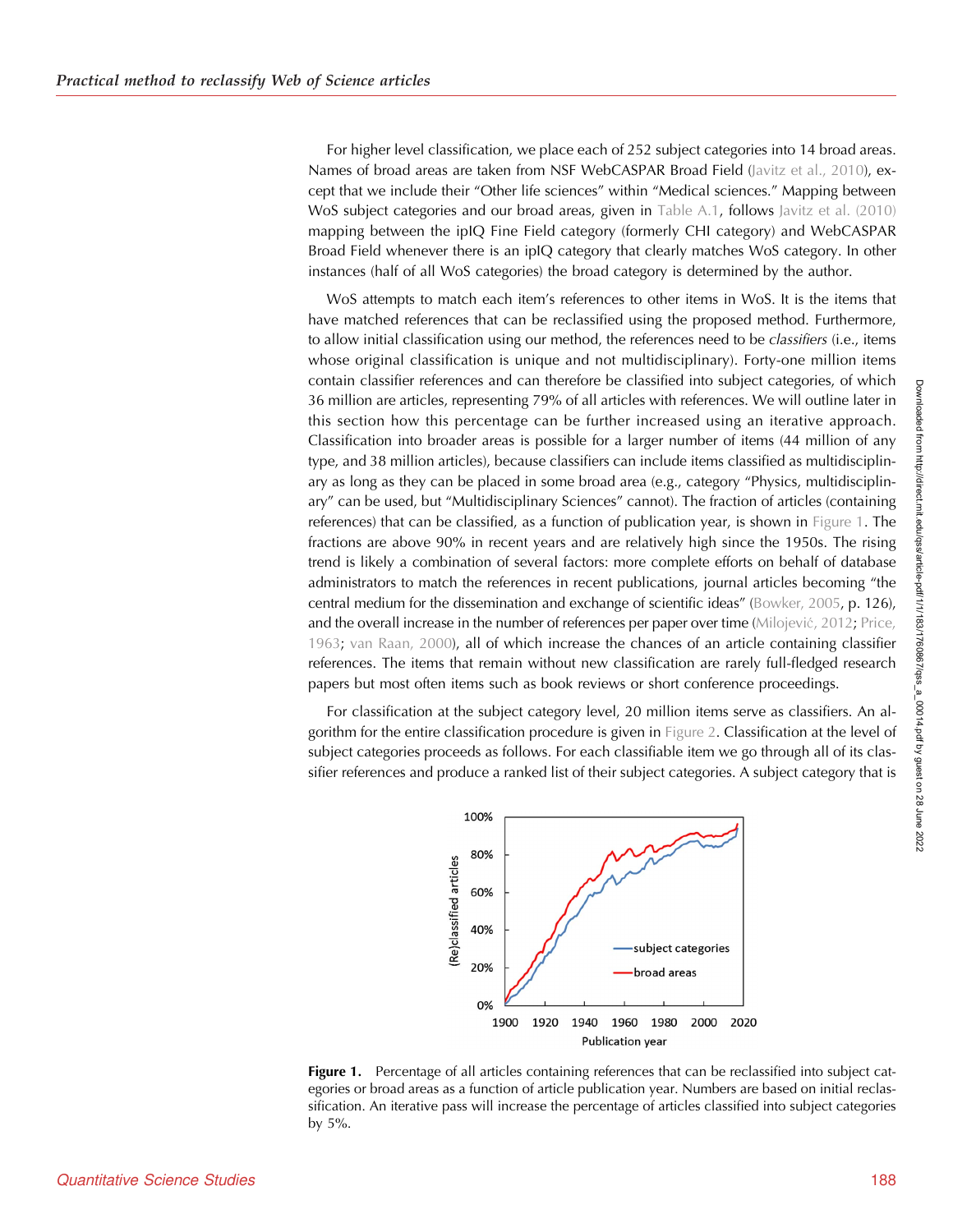```
LOAD DATA: All WoS items
       WOS ID # WoS identifier
       CLASS
                     # Classification*
       = Original WoS subject categories (one or more)
                                                           OR
       = Original WoS subject categories converted into one or more broad areas
[ Optional, for iterative (second) pass
[LOAD DATA: All reclassified WoS items
       WOS ID # WoS identifier
\Gamma\mathbf{r}NEW CLASS
                    # Classification obtained in first pass of this algorithm
LOAD DATA: References of all WoS items
       WOS ID # Citing WoS identifier
       CWOS_ID# WoS identifier of cited item
       IF NEW_CLASS(CWOS_ID) exists
\GammaCLASS(CWOS_ID) = NEW_CLASS(CWOS_ID) # Replace with new classification
\GammaIF CLASS(CWOS_ID) exists AND unique AND NOT multidisciplinary # Classifier reference
              DIST(WOS_ID)+=1 # Increment distribution of categories/areas for a given WoS
item
              COUNT(CLASS)+=1 # Increment counter for this category/area
LOOP: All WoS items with classifier references
       SORT DESCENDING DIST(WOS ID) # Determine 1^{st} and 2^{nd} most frequent category/area
(CLASS1/CLASS2)
       IF N(ClASS1) = N(ClASS2) # TieLOOP: CLASS(WOS_ID) # Original categories for the item
                     DIST(WOS ID) +=1 # Add them to distribution
              SORT DESCENDING DIST(WOS ID) # Redetermine most frequent category
                     IF N(CLASS1) = N(CLASS2) # Still a tie
                             SORT DESCENDNG COUNT(CLASS1, CLASS2) # Take bigger class as the
final class
       NEW_CLASS(WOS_ID) = CLASS1
       OUTPUT NEW_CLASS(WOS_ID)
```
**Figure 2.** An algorithm (pseudocode) describing the reclassification procedure.

the most frequent is adopted as a new (reclassified) subject category. Most often the distribution of categories is dominated by the most frequent subject category (the article is predominantly unidisciplinary). Occasionally, the tallying results in a tie between two most frequent categories (13% of cases). We attempt to break the ties by adding to the tally the original subject category (or categories, if they were multiple). This can be done if the original subject category is nonmultidisciplinary. In this way, 52% of the ties can be broken. Otherwise, we adopt as the final classification the category with a larger number of articles.

The granularity of reclassified subject categories defined as the number of items divided by the sum of the items in each category squared [\(Waltman, Boyack, Colavizza, & Van Eck,](#page-14-0) [2019\)](#page-14-0) is 1.5 × 10<sup>-6</sup>, compared to 2.3 × 10<sup>-6</sup> for the original classification (i.e., it is relatively similar). The number of categories of different sizes (i.e., total number of reclassified items) is presented in [Figure 3.](#page-7-0) Categories span a wide range of sizes.

Classification at the level of broad areas proceeds in the same way, except that the ranked list is made of classifiers' broad areas. For classification into broad areas, the number of classifiers is 50% larger than in the case of subject categories (30 million), because individual subject categories of items that have multiple subject categories most often belong to the same broad area, and such items are therefore eligible to serve as classifiers. For the classification of items into broad areas, ties happen in 4% of all cases, and can be resolved by including the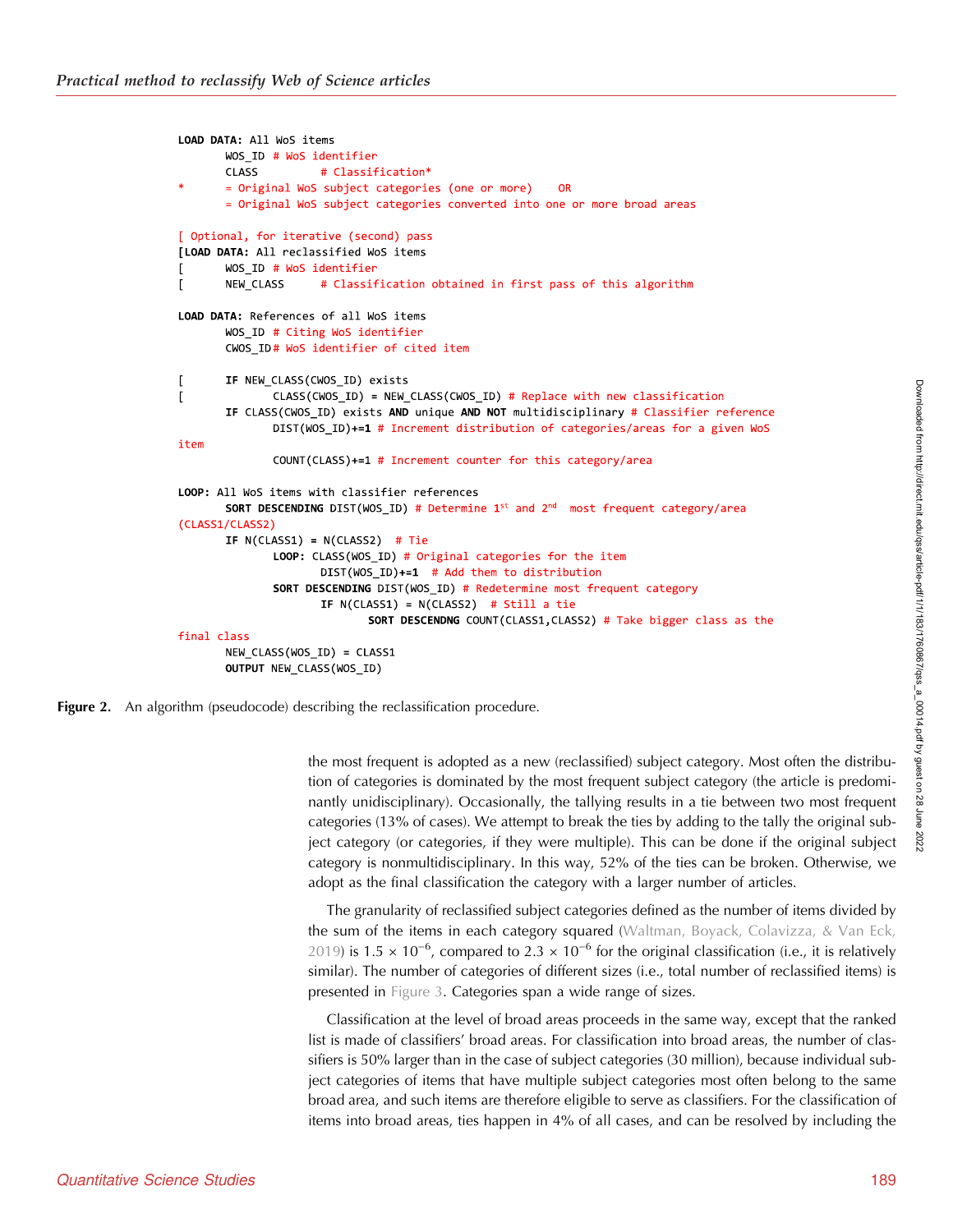<span id="page-7-0"></span>

Figure 3. Size distribution of WoS subject categories after initial reclassification.

original broad area in the ranked list in 69% of those cases. Otherwise, we take the more populous category as the final one.

Overall, the classification is not sensitive to the extent of the classifier set. We perform the test in which we base the classification on only half of all available classifiers. The resulting broad categories agree with the ones obtained with the full classifier set in 94% of cases.

The exact counts pertaining to the data set and initial reclassification are provided in Tables 1 and [2](#page-8-0).

### 3.2. Iterative Reclassification

Once the reclassification has been carried out, it is possible and often recommended to carry out the process of reclassification iteratively. In iterative reclassification, the tallying of subject categories of references and the determination of which reference can serve as classifier is based on the reclassified subject categories (or broad areas, for the high-level classification). The process can be repeated multiple times, but here we limit ourselves to one iterative pass and the quality and extensiveness of this second reclassification compared to the first. The iterative pass is procedurally similar to the original one, and the needed modifications are laid out in [Figure 2.](#page-6-0) After the iterative pass 9% of items acquire a different broad-area classification, and 20% of items acquire a different subject category.

There are two principal reasons for carrying out the iterative pass: an increase in the number of items that can be classified, and, potentially, an increased accuracy of new categories. In the original pass only items that had classifier references could be classified, which, as we have shown, represents 79% of all articles, and around 90% of recent articles. Items that have only had references with multiple original categories and/or multidisciplinary categories could

|                           | All types  | Articles + conference proceedings |
|---------------------------|------------|-----------------------------------|
| All items                 | 69,326,147 | 49,775,351                        |
| with references           | 54,581,163 | 45,219,572                        |
| multidisciplinary         | 5,585,211  | 4,640,854                         |
| multidisciplinary science | 1,317,033  | 1,071,437                         |

Table 1. Number of items from the Web of Science used in (re)classification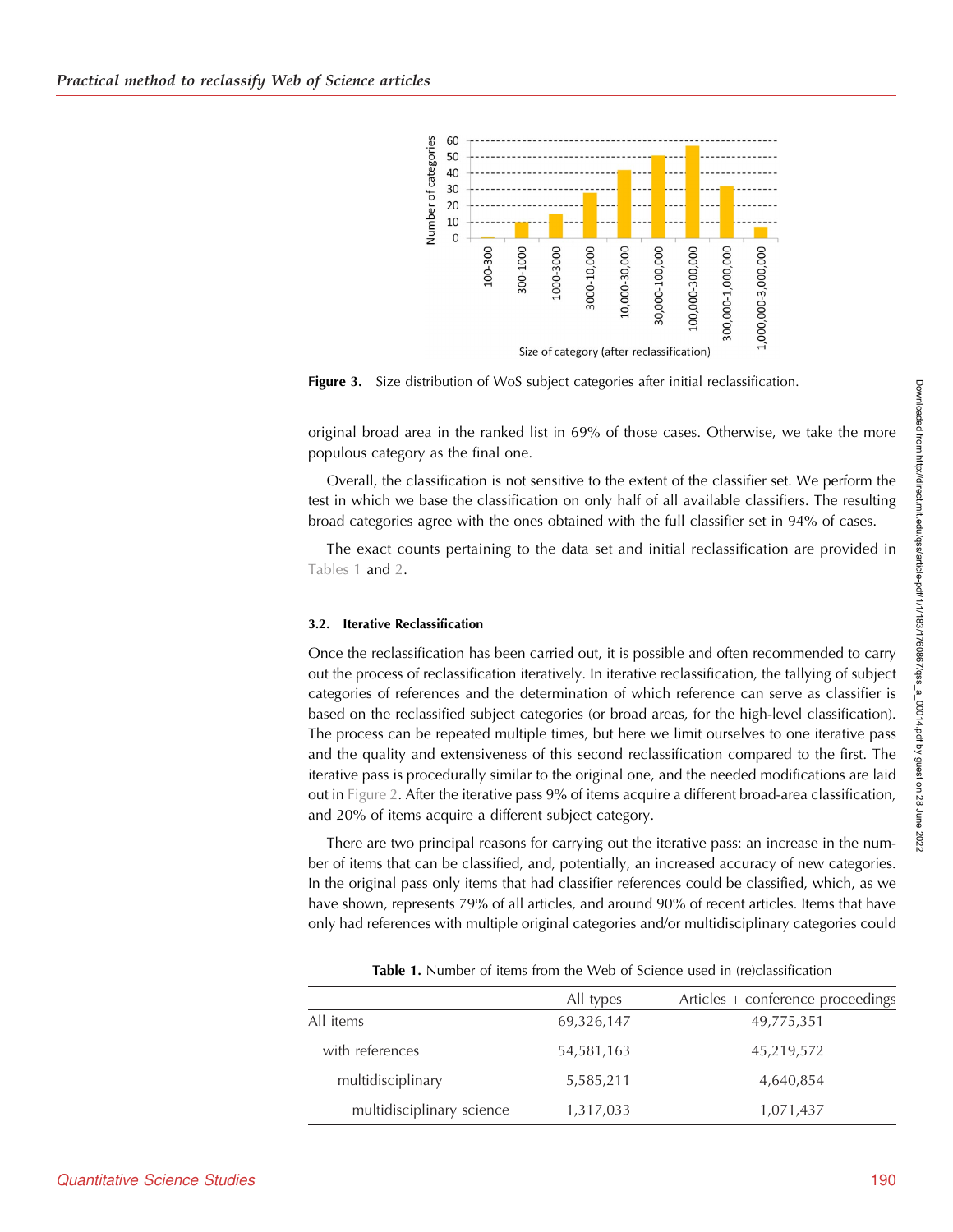|                              |                  | Subject category classification   |                  | <b>Broad area classification</b>  |  |
|------------------------------|------------------|-----------------------------------|------------------|-----------------------------------|--|
|                              | All types        | Articles + conference proceedings | All types        | Articles + conference proceedings |  |
| Classifier items             | 20,286,801       |                                   | 29,853,395       |                                   |  |
| Classified items             | 41,132,197 (75%) | 35,940,588 (79%)                  | 43,847,374 (80%) | 38,118,382 (84%)                  |  |
| multidisciplinary            | 3,719,208 (67%)  | 2,599,373 (56%)                   |                  |                                   |  |
| multidisciplinary<br>science | 896,169 (68%)    | 740,592 (69%)                     | 909,543(69%)     | 792,875 (74%)                     |  |

<span id="page-8-0"></span>Table 2. Number of classified items of different types after initial reclassification. Percentage in parentheses is with respect to all such items with references

> not be classified. However, after the first reclassification, most of these references will receive a unique, nonmultidisciplinary classification and can now serve as classifiers. The numbers of items and articles that can be classified in the iterative pass are presented in Table 3. Comparing these numbers to those in Table 2 we see a relatively significant increase in the number of items or articles that get classified into subject categories (∼8%) and a more modest increase of items/articles classified into broad areas (∼2%).

> The increase of completeness using the iterative pass is especially significant in the cases where the majority of the journals in some discipline originally had multiple WoS categories and were therefore precluded from serving as classifier references. Although such cases are not common in general, one of them happens to include core journals in quantitative studies of science. Specifically, Journal of Informetrics (Jol), Scientometrics, and Journal of the Association for Information Science and Technology (JASIST) are all listed with two WoS subject categories: "Computer Science, Interdisciplinary Applications" and "Information Science & Library Science," which means that they cannot serve as classifiers, at least not in the initial pass. For example, out of 840 items published in JoI, 663 can be classified in the first pass (79%), a lower fraction than on average. Interestingly, of the classified items, 41% received the classification of "Information Science & Library Science," whereas essentially none were classified as "Computer Science, Interdisciplinary Applications." This shows that the reclassification successfully rejected this obviously inappropriate categorization. In the iterative pass, however, the number of classified articles increased substantially, to 796 (95% of total). Furthermore, 52% have now received the classification of "Information Science & Library Science," the most of any category. Other frequent categories included "Economics" (9%), "History and Philosophy of Science"  $(8\%)$ , and "Sociology"  $(6\%)$ .

|                              | Subject category classification |                                   | <b>Broad area classification</b> |                                   |
|------------------------------|---------------------------------|-----------------------------------|----------------------------------|-----------------------------------|
|                              | All types                       | Articles + conference proceedings | All types                        | Articles + conference proceedings |
| Classifier items             | 36,104,403                      |                                   | 38,504,614                       |                                   |
| Classified items             | 44,349,678 (81%)                | 38,450,585 (85%)                  | 44,936,331 (80%)                 | 38,918,386 (84%)                  |
| multidisciplinary            | 4,317,080 (77%)                 | 2,931,707 (63%)                   |                                  |                                   |
| multidisciplinary<br>science | 1,011,770 (77%)                 | 804,203 (75%)                     | 968,783 (74%)                    | 822,849 (77%)                     |

Table 3. Number of classified items of different types after the second (iterative) reclassification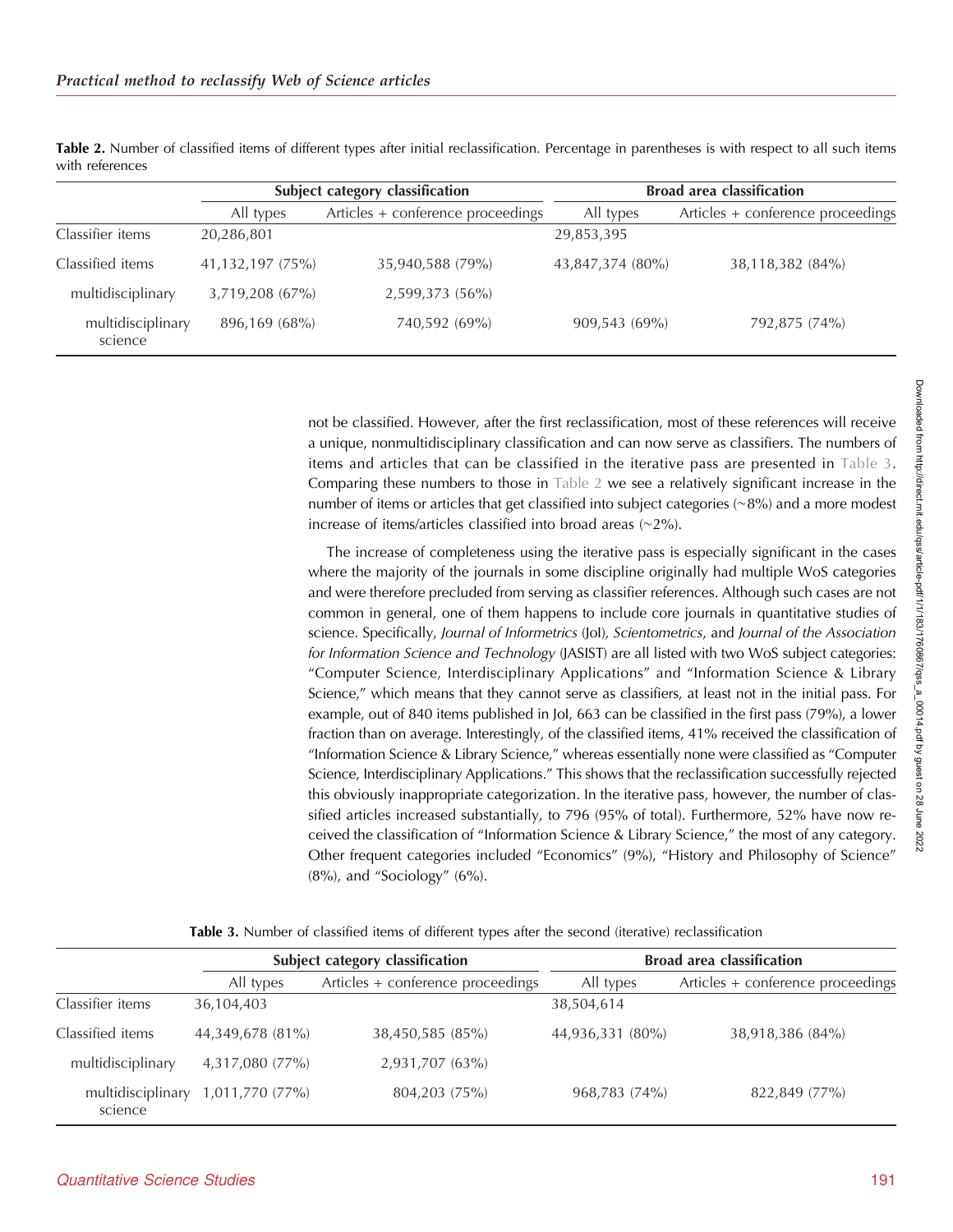To conclude, extending the classification to include the iterative pass provides an increase in the number of classified items (especially at subject category level), which for certain cases can be quite significant.

#### 4. VALIDATION AND EVALUATION

The validation and evaluation of the approach and of the final reclassification is performed using three tests, each serving a separate purpose:

- 1. Automatic internal test against the original WoS classification, in order to validate the methodology.
- 2. Manual tests in order to evaluate the accuracy of reclassification in comparison to the original WoS classification.
- 3. Manual external test in order to evaluate the overall reliability of the resulting classification.

### 4.1. Validation

To validate the methodology and hone the approach, we have performed an automatic test by calculating the percentage of articles whose original and new classifications agree. This test can only be performed on items whose original classification was unique and nonmultidisciplinary. This test is internal, because we do not evaluate the accuracy of the original WoS classification using any external knowledge. We do not expect the test to produce 100% agreement. First of all, the reclassification is at the level of articles, whose topics may be to some extent different from those of their journals, and second, because the subject categories are rarely entirely mutually exclusive, so a reclassified category may be related but not exactly the same as the original one. The value of this test is in the relative assessment. When evaluating, for example, two article-level classification schemes, the one that has a higher level of agreement with respect to, however imperfect, reference classification (in this case the original classification), should be considered more accurate internally. For the reclassification at the level of subject categories we find the overall agreement to be 66% after the initial reclassification and 58% after the iterative pass. In comparison, an alternative classification scheme that we devised but ultimately did not adopt, which uses the similarity of titles to perform reclassification, had an agreement of <50%. For this alternative method we calculated TF-IDF ("term frequency-inverse document frequency") values between each article title to be reclassified and each of the classifier articles (articles that have a unique nonmultidisciplinary WoS category). In this case, IDF actually represents inverse title word frequency, which was first determined from the entire data set, and TF-IDF is the sum of all IDFs of the words that overlap. For an article to be classified we adopt the category of an article with the greatest TF-IDF value.

The level of agreement varies from one subject category to another. It is highest for astronomy and astrophysics—97%. The number of articles in different categories varies widely, with the largest category being 2,000 times larger than the smallest (see [Figure 3\)](#page-7-0). We find that the agreement is correlated with the size of the subject category, with larger categories having a higher level of agreement. This is probably because some of the smaller categories can also be considered subcategories of larger ones, so many of the articles get reclassified into these larger categories. The opposite (an item that was originally in a larger category being reclassified into a smaller one) is less likely simply because there are fewer classifiers that belong to smaller categories. Furthermore, small categories may represent more recent disciplines, which would naturally cite works from the disciplines from which they emerged. As we will see shortly, this lower level of agreement for smaller categories does not imply that the new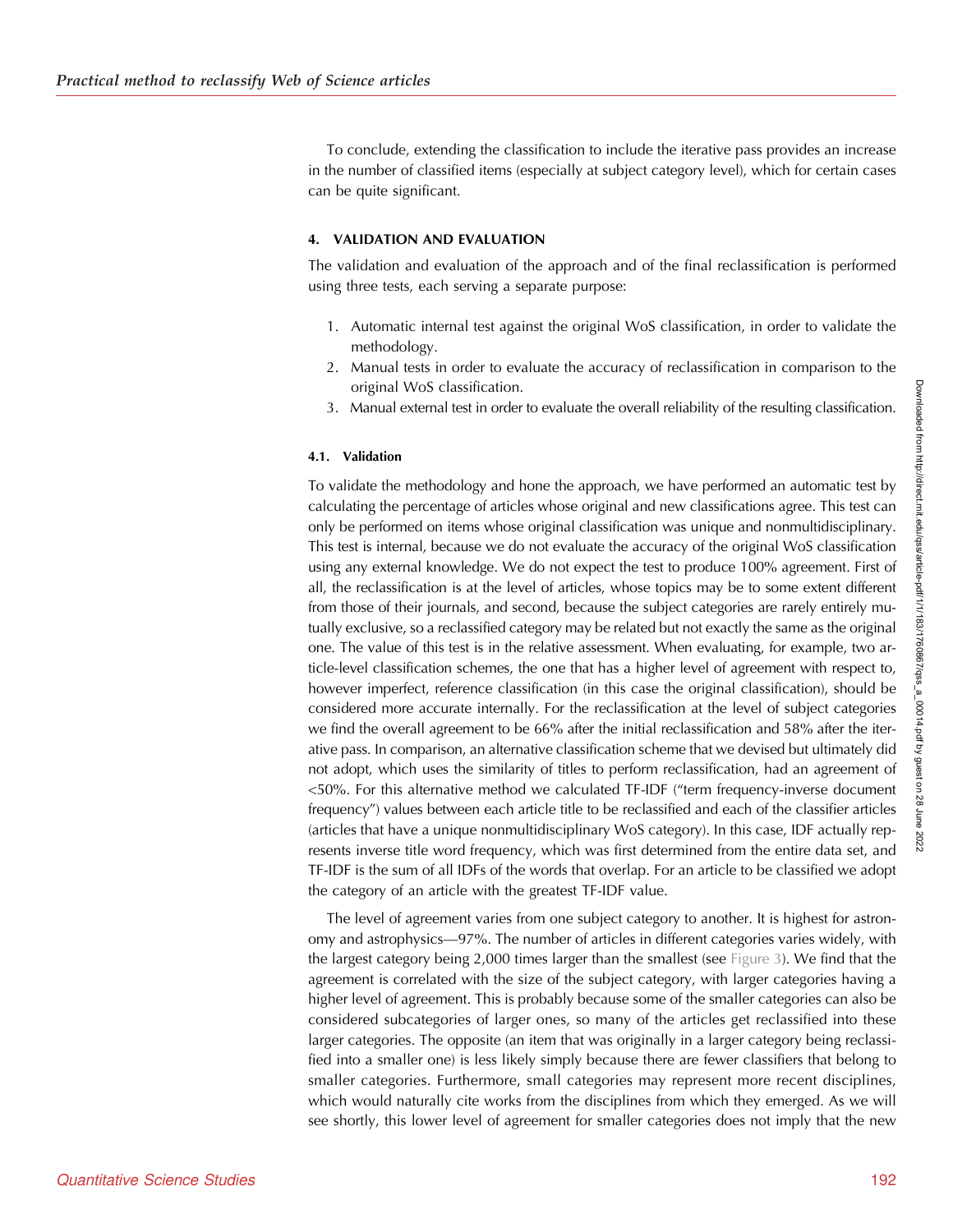category is incorrect—it may simply be placing individual items in a related, equally correct, subject category or may reflect a high degree of interdisciplinarity of an article.

We perform a similar automatic validation for broad-area classification and find the overall agreement of 85% after the initial reclassification and 82% after the iterative pass. Agreement in different areas is now more similar, ranging from 60% for agricultural sciences (which tends to be highly interdisciplinary) to 93% for astronomy and astrophysics (which has a low degree of interdisciplinarity), and the level of agreement is not correlated with the size of the area.

#### 4.2. Manual Evaluation of Accuracy

The internal validation in itself does not allow us to evaluate the *quality* of the reclassification with respect to the original classification. We assess this by manual evaluation, performed by the author, in the following way. For 142 randomly selected articles whose original classification was unique and non-multidisciplinary, we output the original and new subject categories. The order in which the two categories are written out is randomly reversed in 50% of cases. The evaluator does not know a priori which category is original and which is new—this information is saved separately and is used only after the evaluation was performed. The evaluator's task is to select the subject category that better describes the article based on its title (and abstract, if necessary), but ignoring the name of the journal, so as not to bias the assessment, because the journal topic was the basis for the original classification. If both categories are estimated to be equally appropriate, this is also indicated. After the initial reclassification, 91 out of 142 articles had the same new and old category (64%; in agreement with the full sample). For 25 articles, the old and new categories were equally good (most often because one category can be considered a part of another). Of the remaining 26 articles, the original classification was considered better in 15 cases and the new one in 11 cases. In 15 cases where the original classification was considered better, the new one was still essentially correct in 13 cases. Altogether, the initial reclassification is nearly as good as the original one (i.e., we have not introduced spurious results in the process of reclassification). The differences between the original and new classifications revealed by automated validation can be attributed to articles' interdisciplinarity (such that both categories are correct) and to somewhat stratified, nonexclusive nature of WoS subject categories (again making both categories correct).

Manual evaluation is also carried out for the same 142 articles for their broad-area classifications. The areas agree for 124 articles (87%; in agreement with the full sample) and are considered equally good in four cases. Of the remaining 14 articles, the original classification is considered better in only three cases, and the new area is considered more accurate in the remaining 11 cases (i.e., the new classification is overall somewhat better).

#### 4.3. Manual Evaluation of Reliability

The overall reliability of the new classification is what is ultimately of most interest. We test it based on an external assessment, which looks at all items irrespective of how the items were originally classified (i.e., it includes items that originally had ambiguous classification or where the classification was effectively missing because the item was published in a multidisciplinary journal). The test is performed by the author by evaluating the correctness of subject categories and broad areas of 100 randomly selected items, based on their titles and abstracts. We find 92% of subject categories and 95% of broad areas to be correct after the initial reclassification. The accuracy increased to 95% for subject categories and 97% for broad areas after the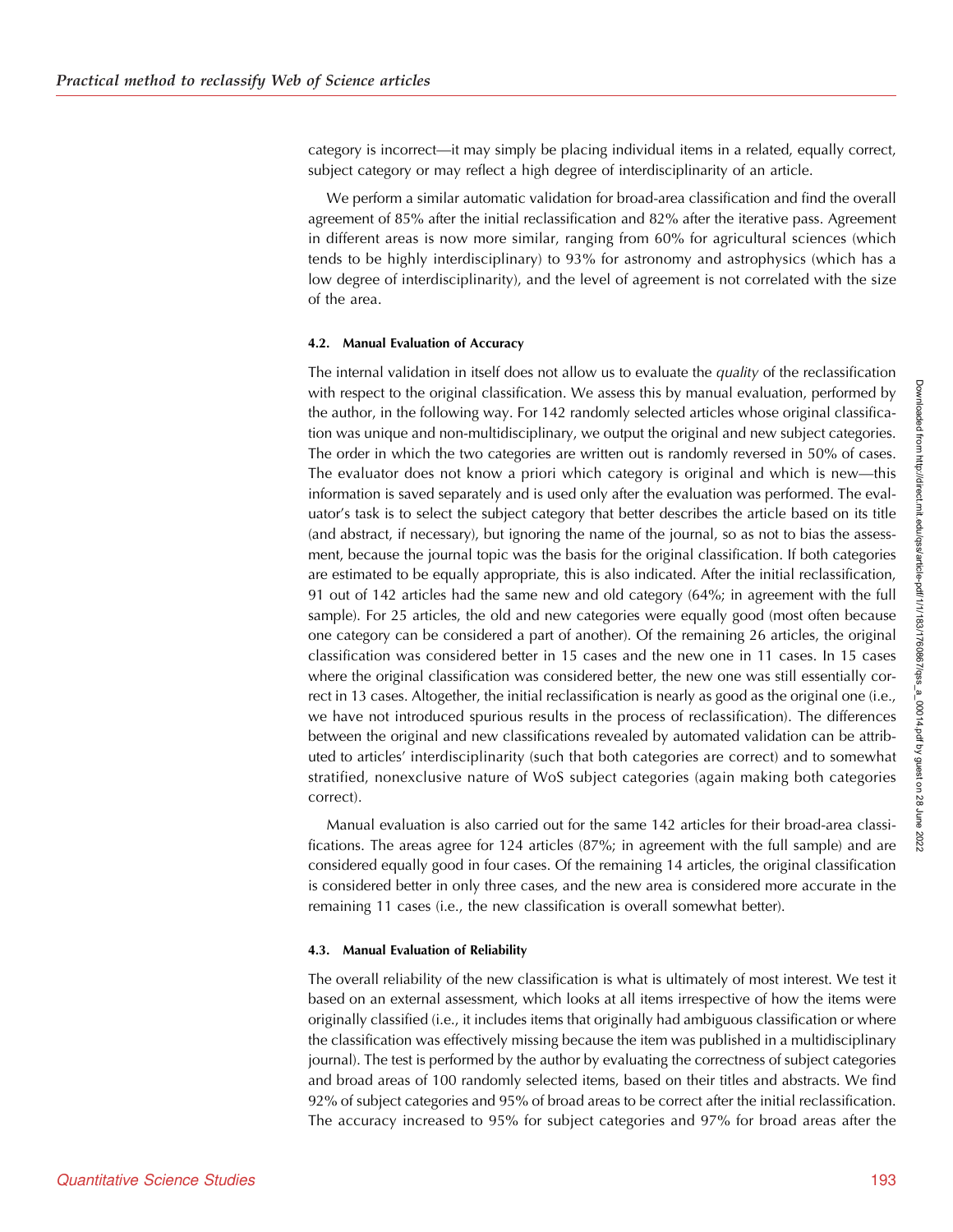iterative pass. It needs to be pointed out that whereas the error rate is relatively small across the entire data set, it need not be uniform in different disciplines or for different journals, so it is advisable to perform similar manual tests for subsets of a data set that one wishes to study.

#### 5. EXTENSION OF THE METHOD USING CITATION DATA

It is in principle possible to adapt our method to use not only the references as the basis for reclassification but also the citations. Citations, at least in the initial reclassification, would also have to come from sources that have a unique, nonmultidisciplinary WoS category. The use of citations may allow some items to be classified that otherwise did not have classifier references. We carry out such reclassification at broad-area level and find that the number of classified items increases from 43,847,374 (63% of all possible items, regardless of whether they had references or not) to 47,593,363 (69%). The increase exceeds that from the iterative pass (44,936,331 or 65%). The fraction is still short of 100% because most of the items that lack references also lack citations (most of them are not really citable items.) One possible drawback of using citations is the disproportionality of information available for different items. Unlike references, the number of which tends to be normally distributed, the citations follow a power law distributions, with most articles having few citations and few having thousands. Furthermore, citations constantly change, making the proposed procedure essentially non reproducible.

There are 6% of articles with no linked references or citations. These are mostly items more than half a century old. For these items, one could apply the TF-IDF method that we discussed in Section 4, which has 100% completeness.

## 6. DISCUSSION AND CONCLUSION

This paper proposes a method of classification that is based on references and applies it to classifying WoS articles, both at the field and broad research area levels. Although some of the proposed clustering-based methods may lead to a better delineation, especially for citation normalization, the proposed method has a number of advantages: It is easily replicated and utilizes widely used WoS subject categories and NSF broad subject areas, does not require extensive computational resources (∼40 million articles can be classified on a personal computer within several hours), and avoids the problem of naming classes/categories (something that article-level classifications have struggled with but are making progress on due to more sophisticated natural language processing approaches and including a wider range of fields of bibliographic records). The major purpose for this classification is devising a flexible and simple way of classifying all of the WoS literature for the purposes of "descriptive bibliometrics" or "science of science" studies. The classification has not been designed for the purposes of research evaluation, and if used in that context, may be outperformed by approaches that identify more focused comparison sets, as in [Colliander and Ahlgren \(2019\),](#page-12-0) for example.

The major limitations of the proposed method are tied to its usage of WoS subject categories as a starting point and references as a major source of data. Because it uses WoS subject categories as seeds, the proposed classification will inherit some of the known problems of this classification, primarily having to do with erroneous lumping of unconnected journals into a single category. This limitation can potentially be alleviated by the iterative procedure. Furthermore, because the method is based on references, it can be applied only to the items that have references. This should not be a problem with most contemporary original research but may prove problematic for other types of contributions and for older items. At the same time, relying on references rather than citations, as in some other studies, has some advantages,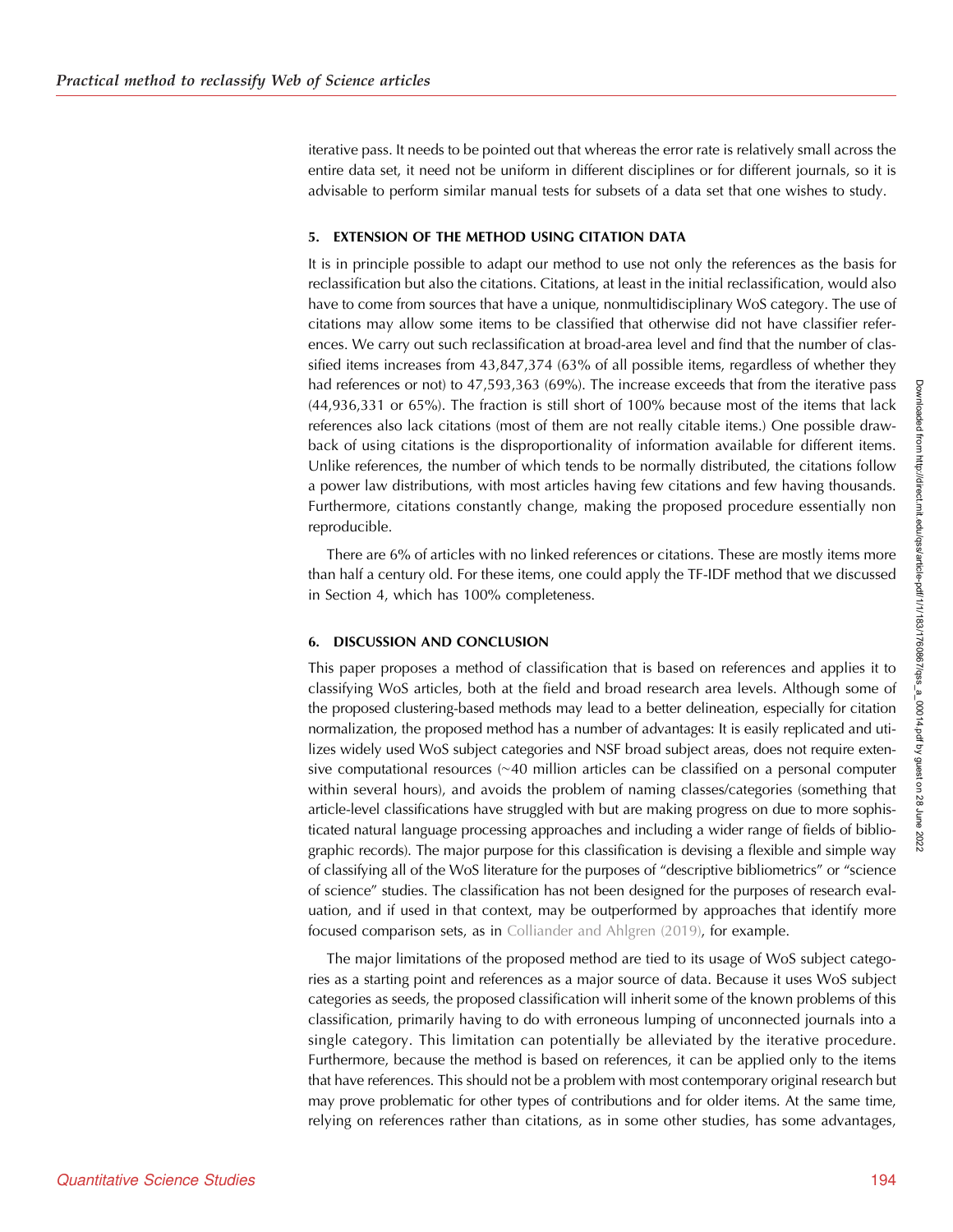<span id="page-12-0"></span>since more articles have cited other works than are cited themselves. This should lead to a higher recall than citation-based classifications have. An approach that combines references and citations is also possible and was described.

Overall, we find the error rate of the resulting classification to be relatively low (<5%) making it a reasonably reliable basis for a wide range of studies. However, the accuracy may be higher or lower for specific research areas, so, as with any classification, users should exercise caution and validate the classification for the sample of interest. Also, as we have pointed out, especially at the level of 252 subject categories, it is often the case that more than one category is essentially correct, so it is advisable to consider all potentially relevant categories when the recall of a sample is important. This is less of an issue for broad areas.

## ACKNOWLEDGMENTS

This work uses Web of Science data by Clarivate Analytics provided by the Indiana University Network Science Institute and the Cyberinfrastructure for Network Science Center at Indiana University.

## AUTHOR CONTRIBUTIONS

Staša Milojević: conceptualization, data curation, formal analysis, methodology, writing.

## COMPETING INTERESTS

No competing interests to declare.

## FUNDING INFORMATION

This material is partially based upon work supported by the Air Force Office of Scientific Research under award number FA9550-19-1-0391.

## DATA AVAILABILITY

The data used in this paper is proprietary and cannot be posted in a repository.

## **REFERENCES**

- Abramo, G., D'Angelo, C. A., & Zhang, L. (2018). A comparison of two approaches for measuring interdisciplinary research output: The disciplinary diversity of authors vs the disciplinary diversity of the reference list. Journal of Informetrics, 12(4), 1182–1193.
- Archambault, É., Beauchesne, O. H., & Caruso, J. (2011). Towards a multilingual, comprehensive and open scientific journal ontology. Paper presented at the Proceedings of the 13th International Conference of the International Society for Scientometrics and Informetrics, South Africa: Durban.
- Borgman, C. L., & Furner, J. (2002). Scholarly communication and bibliometrics. In B. Cronin (Ed.), Annual Review of Information Science and Technology (Vol. 36, pp. 3–72). Medford, NJ: Information Today.
- Börner, K., Klavans, R., Patek, M., Zoss, A. M., Biberstine, J. R., Light, R. P., …, Boyack, K. W. (2012). Design and update of a classification system: The UCSD map of science. PLOS One, 7(7), e39464.
- Bornmann, L. (2014). Assigning publications to multiple subject categories for bibliometric analysis: An empirical case study based on percentiles. Journal of Documentation, 70(1), 52–61.
- Bowker, G. C. (2005). Memory practices in the sciences. Cambridge, MA: MIT Press.
- Boyack, K. W., & Klavans, R. (2011). Multiple dimensions of journal specificity: Why journals can't be assigned to disciplines. Paper presented at The 13th Conference of the International Society for Scientometrics and Informetrics, Durban, South Africa.
- Bryant, R. (2000). Discovery and decision: Exploring the metaphysics and epistemology of scientific classification. London: Associated University Presses.
- Carpenter, M. P., & Narin, F. (1973). Clustering of scientific journals. Journal of the American Society for Information Science, 24(6), 425–436.
- Chen, C. M. (2008). Classification of scientific networks using aggregated journal-journal citation relations in the Journal Citation Reports. Journal of the American Society for Information Science and Technology, 59(14), 2296–2304.
- Colliander, C., & Ahlgren, P. (2019). Comparison of publication level approaches to ex post citation normalization. Scientometrics, 120(1), 283–300.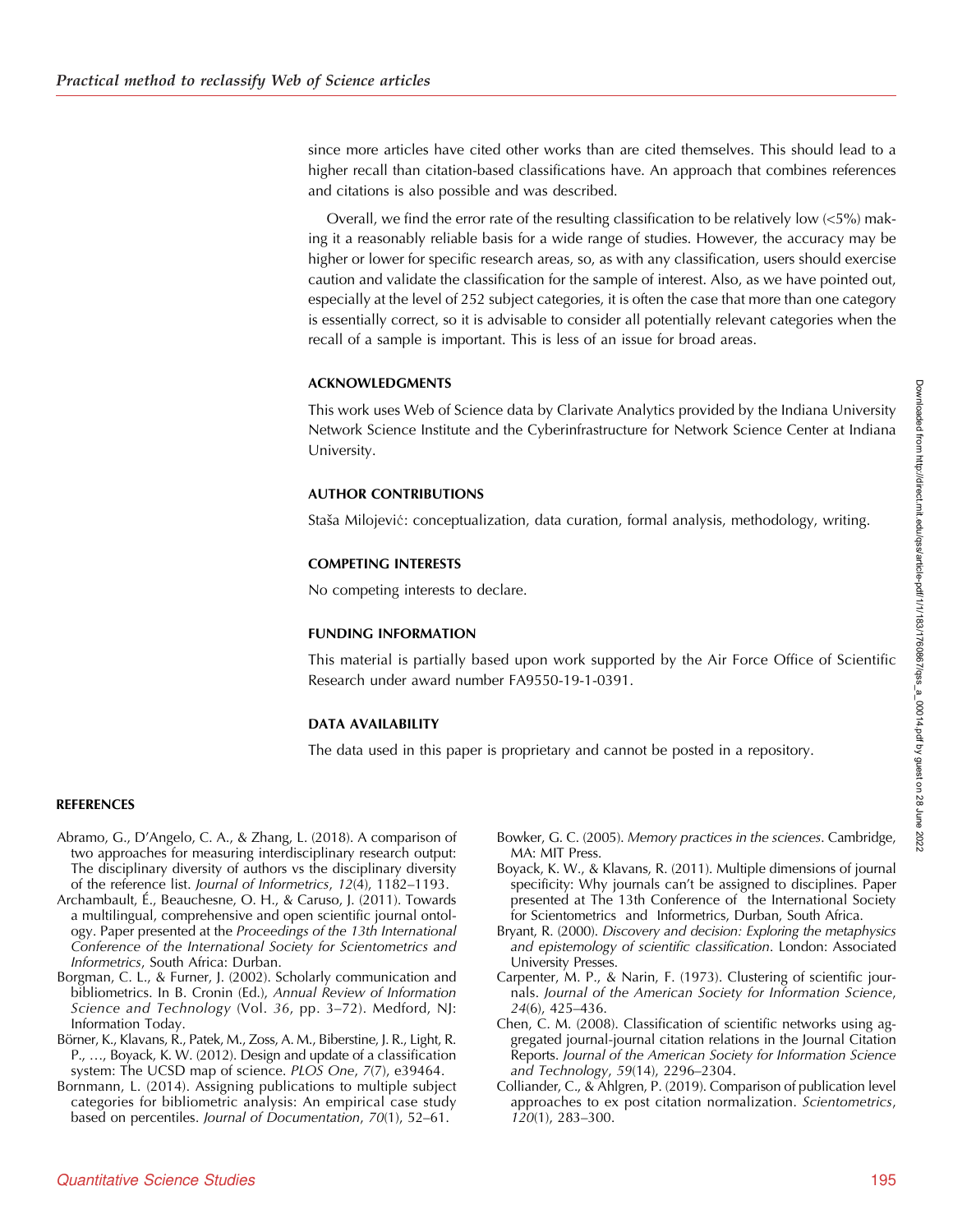- <span id="page-13-0"></span>Ding, J., Ahlgren, P., Yang, L., & Yue, T. (2018). Disciplinary structures in Nature, Science and PNAS: Journal and country levels. Scientometrics, 116(3), 1817–1852.
- Dolby, R. G. A. (1979). Classification of the sciences: The nineteenth century tradition. In R. F. Ellen & D. Reason (Eds.), Classifications in Their Social Context (pp. 167–193). London: Academic Press.
- Durkheim, E., & Mauss, M. (1963). Primitive classification. Chicago: University of Chicago Press.
- Fang, H. (2015). Classifying research articles in multidisciplinary science journals into subject categories. Knowledge Organization, 42(3), 139–153.
- Fortunato, S., Bergstrom, C. T., Börner, K., Evans, J. A., Helbing, D., Milojević, S., …, Barabási, A.-L. (2018). Science of science. Science, 359(6379), eaao0185.
- Glänzel, W., & Schubert, A. (2003). A new classification scheme of science fields and subfields designed for scientometric evaluation purposes. Scientometrics, 56(3), 357–367.
- Glänzel, W., Schubert, A., & Czerwon, H. J. (1999). An item-by-item subject classification of papers published in multidisciplinary and general journals using reference analysis. Scientometrics, 44(3), 427–439.
- Glänzel, W., Schubert, A., Schoepflin, U., & Czerwon, H. J. (1999). An item-by-item subject classification of papers published in journals covered by the SSCI database using reference analysis. Scientometrics, 46(3), 431–441.
- Gläser, J., Glänzel, W., & Scharnhorst, A. (2017). Same data—different results? Towards a comparative approach to the identification of thematic structures in science. Scientometrics, 111(2), 981–998.
- Gómez-Núñez, A. J., Vargas-Quesada, B., de Moya-Anegón, F., & Glänzel, W. (2011). Improving SCImago Journal & Country Rank (SJR) subject classification through reference analysis. Scientometrics, 89(3), 741–758.
- Gómez, I., Bordons, M., Fernandez, M., & Méndez, A. (1996). Coping with the problem of subject classification diversity. Scientometrics, 35(2), 223–235.
- Haunschild, R., Schier, H., Marx, W., & Bornmann, L. (2018). Algorithmically generated subject categories based on citation relations: An empirical micro study using papers on overall water splitting. Journal of Informetrics, 12(2), 436–447.
- Herranz, N., & Ruiz-Castillo, J. (2012a). Multiplicative and fractional strategies when journals are assigned to several subfields. Journal of the American Society for Information Science and Technology, 63(11), 2195–2205.
- Herranz, N., & Ruiz-Castillo, J. (2012b). Sub-field normalization in the multiplicative case: High- and low-impact citation indicators. Research Evaluation, 21(2), 113–125.
- Janssens, F., Zhang, L., De Moor, B., & Glänzel, W. (2009). Hybrid clustering for validation and improvement of subject-classification schemes. Information Processing & Management, 45(6), 683–702.
- Javitz, H., Grimes, T., Hill, D., Rapoport, A., Bell, R., Fecso, R., & Lehming, R. (2010). U.S. Academic Scientific Publishing. Working paper SRS 11-201. Arlington, VA: National Science Foundation, Division of Science Resources Statistics.
- Katz, J. S., & Hicks, D. (1995). The classification of interdisciplinary journals: A new approach. Paper presented at the Proceedings of the Fifth International Conference of the International Society for Scientometrics and Informetrics, Rosary College, River Forest, IL.
- Klavans, R., & Boyack, K. W. (2010). Toward an objective, reliable and accurate method for measuring research leadership. Scientometrics, 82(3), 539–553.
- Klavans, R., & Boyack, K. W. (2017). Which type of citation analysis generates the most accurate taxonomy of scientific and technical

knowledge? Journal of the Association for Information Science and Technology, 68(4), 984–998.

- Leydesdorff, L. (1987). Various methods for the mapping of science. Scientometrics, 11(5–6), 295–324.
- Leydesdorff, L., & Bornmann, L. (2016). The operationalization of "fields" as WoS subject categories (WCs) in evaluative bibliometrics: The cases of "library and information science" and "science & technology studies." Journal of the Association for Information Science and Technology, 67(3), 707–714.
- Leydesdorff, L., & Rafols, I. (2009). A global map of science based on the ISI subject categories. Journal of the American Society for Information Science and Technology, 60(2), 348–362.
- López-Illescas, C., Noyons, E. C., Visser, M. S., De Moya-Anegón, F., & Moed, H. F. (2009). Expansion of scientific journal categories using reference analysis: How can it be done and does it make a difference? Scientometrics, 79(3), 473–490.
- Milojević, S. (2012). How are academic age, productivity and collaboration related to citing behavior of researchers? PLOS One, 7(11), e49176.
- Narin, F. (1976). Evaluative bibliometrics: The use of publication and citation analysis in the evaluation of scientific activity. Cherry Hill, NJ: Computer Horizons.
- Narin, F., Carpenter, M., & Berlt, N. C. (1972). Interrelationships of scientific journals. Journal of the American Society for Information Science, 23(5), 323–331.
- Narin, F., Pinski, G., & Gee, H. H. (1976). Structure of the biomedical literature. Journal of the American Society for Information Science, 27(1), 25–45.
- Perianes-Rodriguez, A., & Ruiz-Castillo, J. (2017). A comparison of the Web of Science and publication-level classification systems of science. Journal of Informetrics, 11(1), 32–45.
- Price, D. J. d. S. (1963). Little science, big science. New York: Columbia University Press.
- Pudovkin, A. I., & Garfield, E. (2002). Algorithmic procedure for finding semantically related journals. Journal of the American Society for Information Science and Technology, 53(13), 1113–1119.
- Rafols, I., & Leydesdorff, L. (2009). Content-based and algorithmic classifications of journals: Perspectives on the dynamics of scientific communication and indexer effects. Journal of the American Society for Information Science and Technology, 60(9), 1823–1835.
- Rinia, E. J., van Leeuwen, T. N., Bruins, E. E. W., van Vuren, H. G., & Van Raan, A. F. J. (2001). Citation delay in interdisciplinary knowledge exchange. Scientometrics, 51(1), 293–309.
- Ruiz-Castillo, J., & Waltman, L. (2015). Field-normalized citation impact indicators using algorithmically constructed classification systmes of science. Journal of Informetrics, 9(1), 102–117.
- Shu, F., Julien, C.-A., Zhang, L., Qiu, J., Zhang, J., & Larivière, V. (2019). Comparing journal and paper level classifications of science. Journal of Informetrics, 13(1), 202–225.
- Sjögårde, P., & Ahlgren, P. (2018). Granularity of algorithmically constructed publication-level classifications of research publications: Identification of topics. Journal of Informetrics, 12(1), 133–152.
- Small, H., & Griffith, B. C. (1974). The structure of scientific literatures I: Identifying and graphing specialties. Science Studies, 4(1), 17–40.
- Small, H., & Koenig, M. E. D. (1977). Journal clustering using a bibliographic coupling method. Information Processing & Management, 13(5), 277–288.
- Šubelj, L., van Eck, N. J., & Waltman, L. (2016). Clustering scientific publications based on citation relations: A systematic comparison of different methods. PLOS One, 11(4), e0154404.
- van Raan, A. F. J. (2000). On growth, ageing, and fractal differentiation of science. Scientometrics, 47(2), 347–362.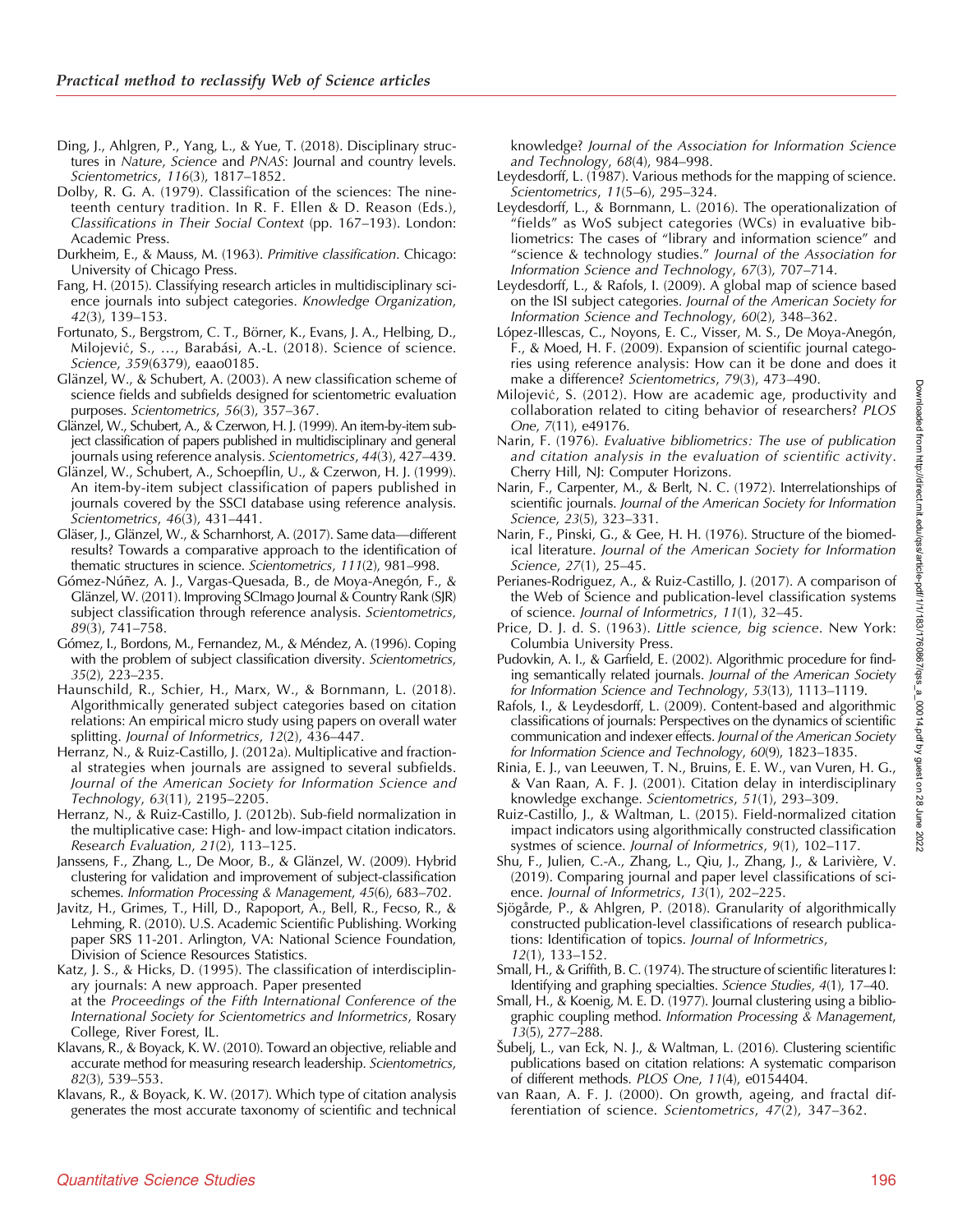- <span id="page-14-0"></span>Waltman, L., Boyack, K. W., Colavizza, G., & Van Eck, N. J. (2019). A principled methodology for comparing relatedness measures for clustering publications. arXiv:1901.06815.
- Waltman, L., & van Eck, N. J. (2012). A new methodology for constructing a publication-level classification system of science. Journal of the American Society for Information Science and Technology, 63(12), 2378–2392.
- Wang, Q., & Waltman, L. (2016). Large-scale analysis of the accuracy of the journal classification systems of Web of Science and Scopus. Journal of Informetrics, 10(2), 347–364.
- Zitt, M. (2015). Meso-level retrieval: IR-bibliometrics interplay and hybrid citation-words methods in scientific fields delineation. Scientometrics, 102(3), 2223–2245.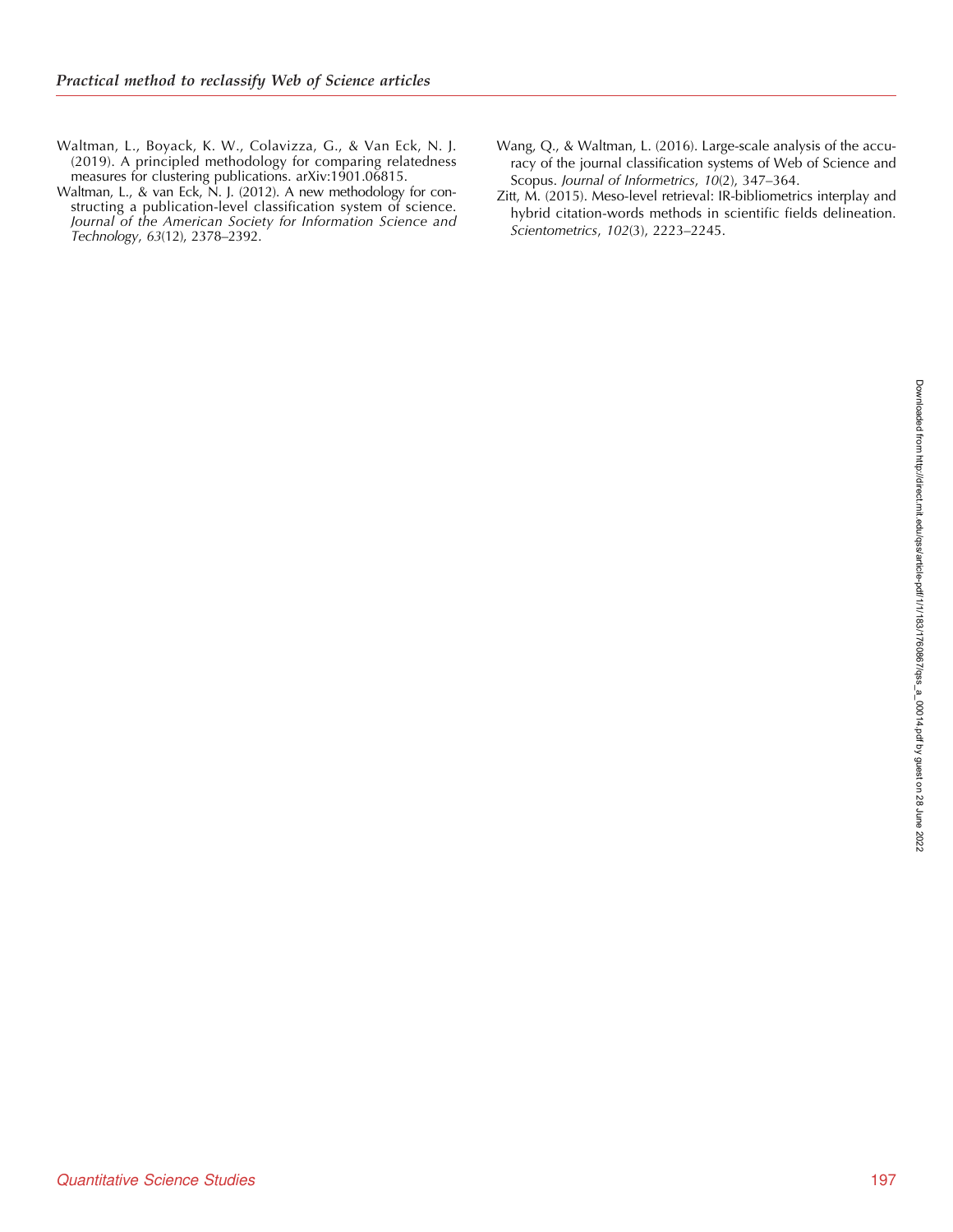## <span id="page-15-0"></span>APPENDIX

|  |  |  |  |  | Table A1. The list of WoS subject categories and corresponding broad areas |  |  |  |  |  |
|--|--|--|--|--|----------------------------------------------------------------------------|--|--|--|--|--|
|--|--|--|--|--|----------------------------------------------------------------------------|--|--|--|--|--|

| WoS subject category                     | <b>Broad</b> area          |
|------------------------------------------|----------------------------|
| Agriculture, Dairy & Animal Science      | Agricultural sciences      |
| Agriculture, Multidisciplinary           | Agricultural sciences      |
| Agronomy                                 | Agricultural sciences      |
| <b>Fisheries</b>                         | Agricultural sciences      |
| Food Science & Technology                | Agricultural sciences      |
| Forestry                                 | Agricultural sciences      |
| Green & Sustainable Science & Technology | Agricultural sciences      |
| Horticulture                             | Agricultural sciences      |
| Astronomy & Astrophysics                 | Astronomy                  |
| Anatomy & Morphology                     | <b>Biological sciences</b> |
| Biochemical Research Methods             | <b>Biological sciences</b> |
| Biochemistry & Molecular Biology         | <b>Biological sciences</b> |
| <b>Biodiversity Conservation</b>         | <b>Biological sciences</b> |
| <b>Biology</b>                           | <b>Biological sciences</b> |
| Biophysics                               | <b>Biological sciences</b> |
| Biotechnology & Applied Microbiology     | <b>Biological sciences</b> |
| Cell & Tissue Engineering                | <b>Biological sciences</b> |
| Cell Biology                             | <b>Biological sciences</b> |
| Developmental Biology                    | <b>Biological sciences</b> |
| Ecology                                  | <b>Biological sciences</b> |
| Entomology                               | <b>Biological sciences</b> |
| Evolutionary Biology                     | Biological sciences        |
| Genetics & Heredity                      | <b>Biological sciences</b> |
| Microbiology                             | <b>Biological sciences</b> |
| Mycology                                 | <b>Biological sciences</b> |
| Nutrition & Dietetics                    | <b>Biological sciences</b> |
| Ornithology                              | <b>Biological sciences</b> |
| Paleontology                             | <b>Biological sciences</b> |
| Parasitology                             | <b>Biological sciences</b> |
| Physiology                               | <b>Biological sciences</b> |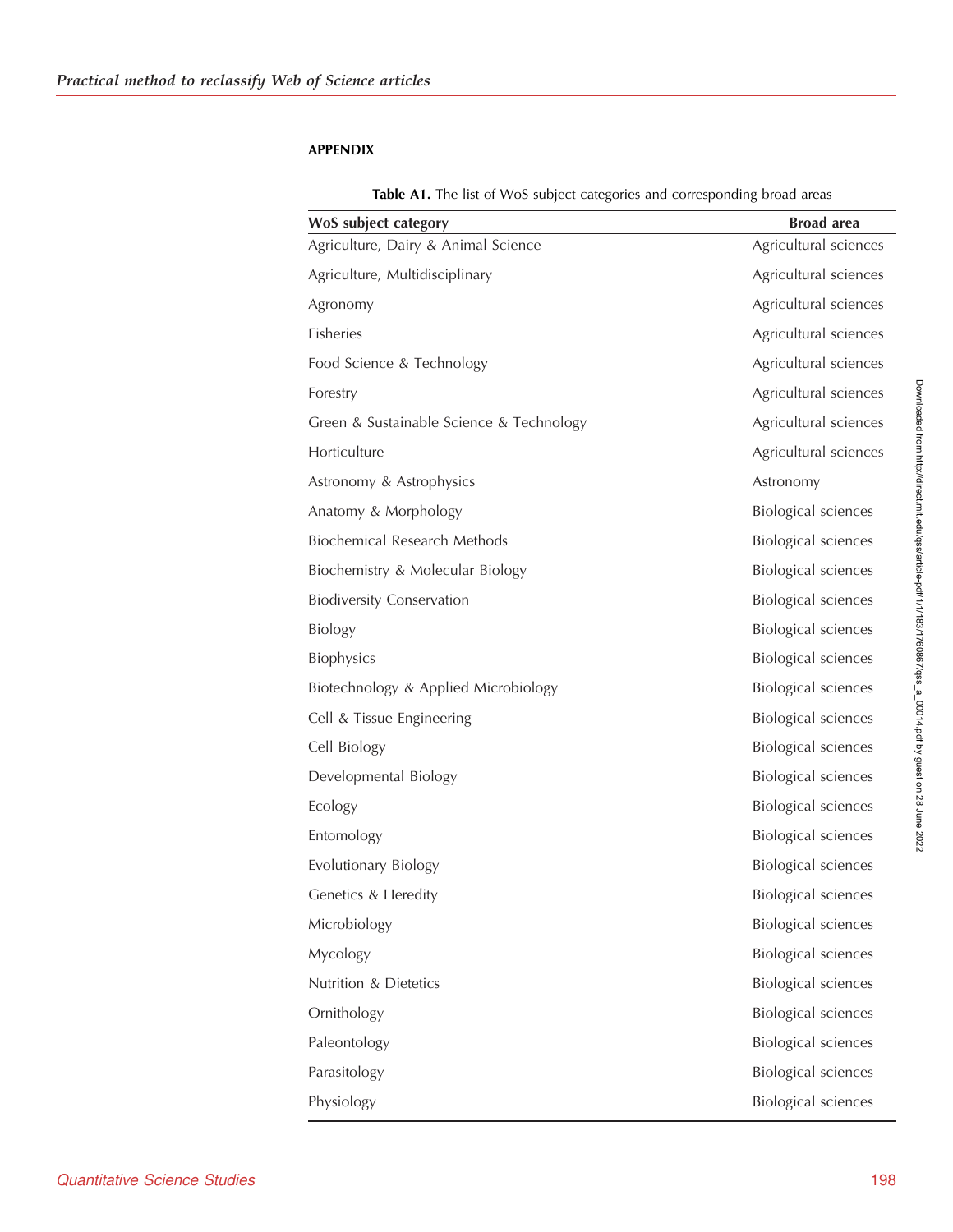| WoS subject category                             | <b>Broad</b> area          |
|--------------------------------------------------|----------------------------|
| <b>Plant Sciences</b>                            | <b>Biological sciences</b> |
| Reproductive Biology                             | <b>Biological sciences</b> |
| Virology                                         | <b>Biological sciences</b> |
| Zoology                                          | <b>Biological sciences</b> |
| Chemistry, Analytical                            | Chemistry                  |
| Chemistry, Applied                               | Chemistry                  |
| Chemistry, Inorganic & Nuclear                   | Chemistry                  |
| Chemistry, Medicinal                             | Chemistry                  |
| Chemistry, Multidisciplinary                     | Chemistry                  |
| Chemistry, Organic                               | Chemistry                  |
| Chemistry, Physical                              | Chemistry                  |
| Crystallography                                  | Chemistry                  |
| Electrochemistry                                 | Chemistry                  |
| Polymer Science                                  | Chemistry                  |
| Spectroscopy                                     | Chemistry                  |
| Computer Science, Artificial Intelligence        | Computer sciences          |
| Computer Science, Cybernetics                    | Computer sciences          |
| Computer Science, Hardware & Architecture        | Computer sciences          |
| Computer Science, Information Systems            | Computer sciences          |
| Computer Science, Interdisciplinary Applications | Computer sciences          |
| Computer Science, Software Engineering           | Computer sciences          |
| Computer Science, Theory & Methods               | Computer sciences          |
| Medical Informatics                              | Computer sciences          |
| Agricultural Engineering                         | Engineering                |
| Automation & Control Systems                     | Engineering                |
| Construction & Building Technology               | Engineering                |
| Energy & Fuels                                   | Engineering                |
| Engineering, Aerospace                           | Engineering                |
| Engineering, Biomedical                          | Engineering                |
| Engineering, Chemical                            | Engineering                |
| Engineering, Civil                               | Engineering                |

Table A1. (continued)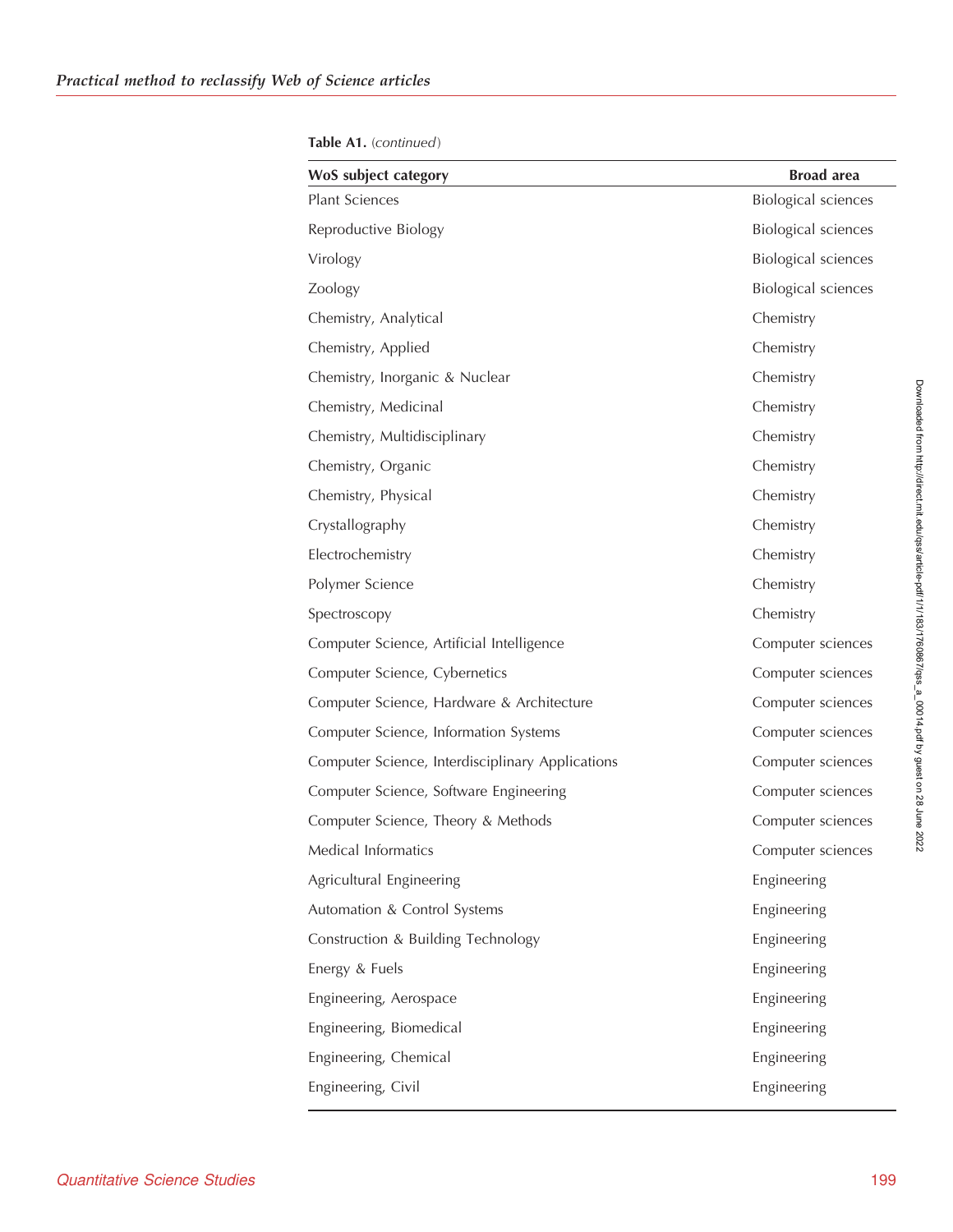| WoS subject category                          | <b>Broad</b> area |
|-----------------------------------------------|-------------------|
| Engineering, Electrical & Electronic          | Engineering       |
| Engineering, Environmental                    | Engineering       |
| Engineering, Geological                       | Engineering       |
| Engineering, Industrial                       | Engineering       |
| Engineering, Manufacturing                    | Engineering       |
| Engineering, Marine                           | Engineering       |
| Engineering, Mechanical                       | Engineering       |
| Engineering, Multidisciplinary                | Engineering       |
| Engineering, Ocean                            | Engineering       |
| Engineering, Petroleum                        | Engineering       |
| Imaging Science & Photographic Technology     | Engineering       |
| Instruments & Instrumentation                 | Engineering       |
| Materials Science, Biomaterials               | Engineering       |
| Materials Science, Ceramics                   | Engineering       |
| Materials Science, Characterization & Testing | Engineering       |
| Materials Science, Coatings & Films           | Engineering       |
| Materials Science, Composites                 | Engineering       |
| Materials Science, Multidisciplinary          | Engineering       |
| Materials Science, Paper & Wood               | Engineering       |
| Materials Science, Textiles                   | Engineering       |
| Mathematical & Computational Biology          | Engineering       |
| Medical Laboratory Technology                 | Engineering       |
| Metallurgy & Metallurgical Engineering        | Engineering       |
| Mining & Mineral Processing                   | Engineering       |
| Nanoscience & Nanotechnology                  | Engineering       |
| Neuroimaging                                  | Engineering       |
| Nuclear Science & Technology                  | Engineering       |
| Operations Research & Management Science      | Engineering       |
| Remote Sensing                                | Engineering       |
| Robotics                                      | Engineering       |
| Telecommunications                            | Engineering       |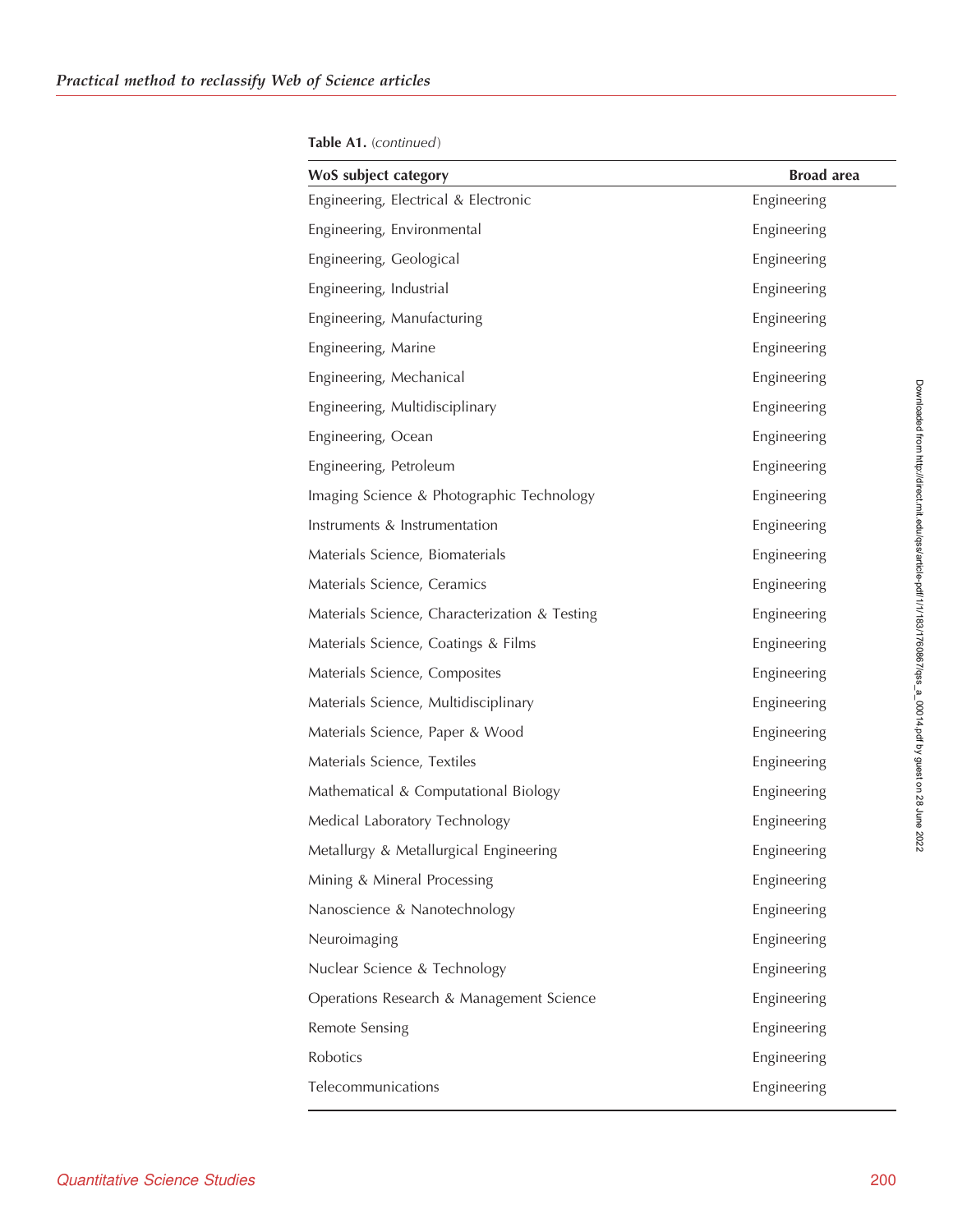Table A1. (continued)

| Transportation<br>Transportation Science & Technology | Engineering<br>Engineering<br>Geosciences |
|-------------------------------------------------------|-------------------------------------------|
|                                                       |                                           |
|                                                       |                                           |
| <b>Environmental Sciences</b>                         |                                           |
| <b>Environmental Studies</b>                          | Geosciences                               |
| Geochemistry & Geophysics                             | Geosciences                               |
| Geography, Physical                                   | Geosciences                               |
| Geology                                               | Geosciences                               |
| Geosciences, Multidisciplinary                        | Geosciences                               |
| Limnology                                             | Geosciences                               |
| Marine & Freshwater Biology                           | Geosciences                               |
| Meteorology & Atmospheric Sciences                    | Geosciences                               |
| Mineralogy                                            | Geosciences                               |
| Oceanography                                          | Geosciences                               |
| Soil Science                                          | Geosciences                               |
| <b>Water Resources</b>                                | Geosciences                               |
| Archaeology                                           | Humanities                                |
| Architecture                                          | Humanities                                |
| Art                                                   | Humanities                                |
| Asian Studies                                         | Humanities                                |
| Classics                                              | Humanities                                |
| Cultural Studies                                      | Humanities                                |
| Dance                                                 | Humanities                                |
| Ethics                                                | Humanities                                |
| Ethnic Studies                                        | Humanities                                |
| Film, Radio, Television                               | Humanities                                |
| Folklore                                              | Humanities                                |
| History                                               | Humanities                                |
| History & Philosophy Of Science                       | Humanities                                |
| History Of Social Sciences                            | Humanities                                |
| Humanities, Multidisciplinary                         | Humanities                                |
| Language & Linguistics                                | Humanities                                |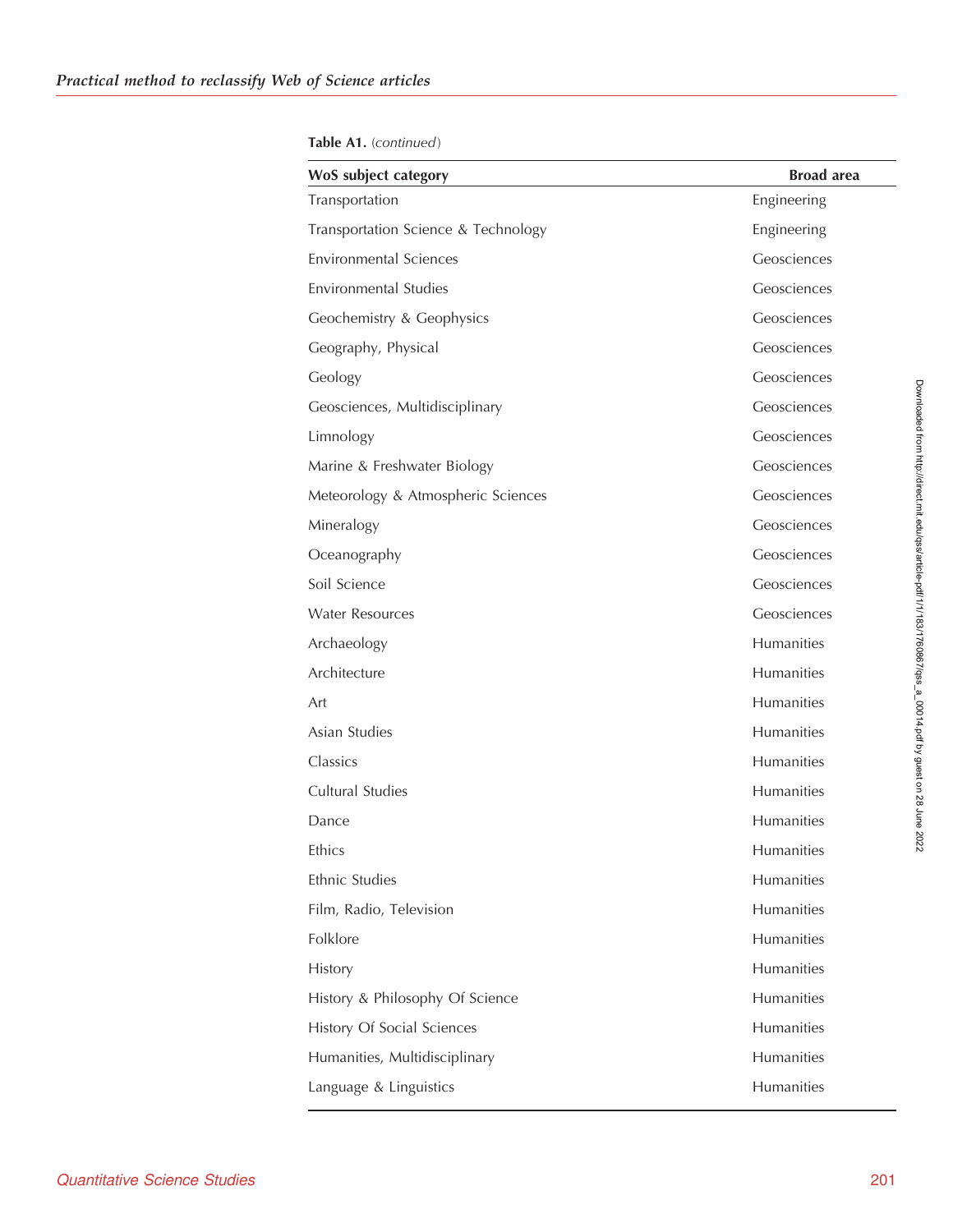| Table A1. (continued) |
|-----------------------|
|-----------------------|

| WoS subject category                        | <b>Broad</b> area     |
|---------------------------------------------|-----------------------|
| Literary Reviews                            | <b>Humanities</b>     |
| Literary Theory & Criticism                 | <b>Humanities</b>     |
| Literature                                  | Humanities            |
| Literature, African, Australian, Canadian   | Humanities            |
| Literature, American                        | Humanities            |
| Literature, British Isles                   | Humanities            |
| Literature, German, Dutch, Scandinavian     | <b>Humanities</b>     |
| Literature, Romance                         | Humanities            |
| Literature, Slavic                          | Humanities            |
| Logic                                       | Humanities            |
| <b>Medical Ethics</b>                       | Humanities            |
| Medieval & Renaissance Studies              | Humanities            |
| Music                                       | Humanities            |
| Philosophy                                  | Humanities            |
| Poetry                                      | Humanities            |
| Religion                                    | Humanities            |
| Theater                                     | Humanities            |
| Women's Studies                             | Humanities            |
| <b>Mathematics</b>                          | Mathematical sciences |
| Mathematics, Applied                        | Mathematical sciences |
| Mathematics, Interdisciplinary Applications | Mathematical sciences |
| Statistics & Probability                    | Mathematical sciences |
| Allergy                                     | Medical sciences      |
| Andrology                                   | Medical sciences      |
| Anesthesiology                              | Medical sciences      |
| Audiology & Speech-Language Pathology       | Medical sciences      |
| Cardiac & Cardiovascular Systems            | Medical sciences      |
| Clinical Neurology                          | Medical sciences      |
| Critical Care Medicine                      | Medical sciences      |
| Dentistry, Oral Surgery & Medicine          | Medical sciences      |
| Dermatology                                 | Medical sciences      |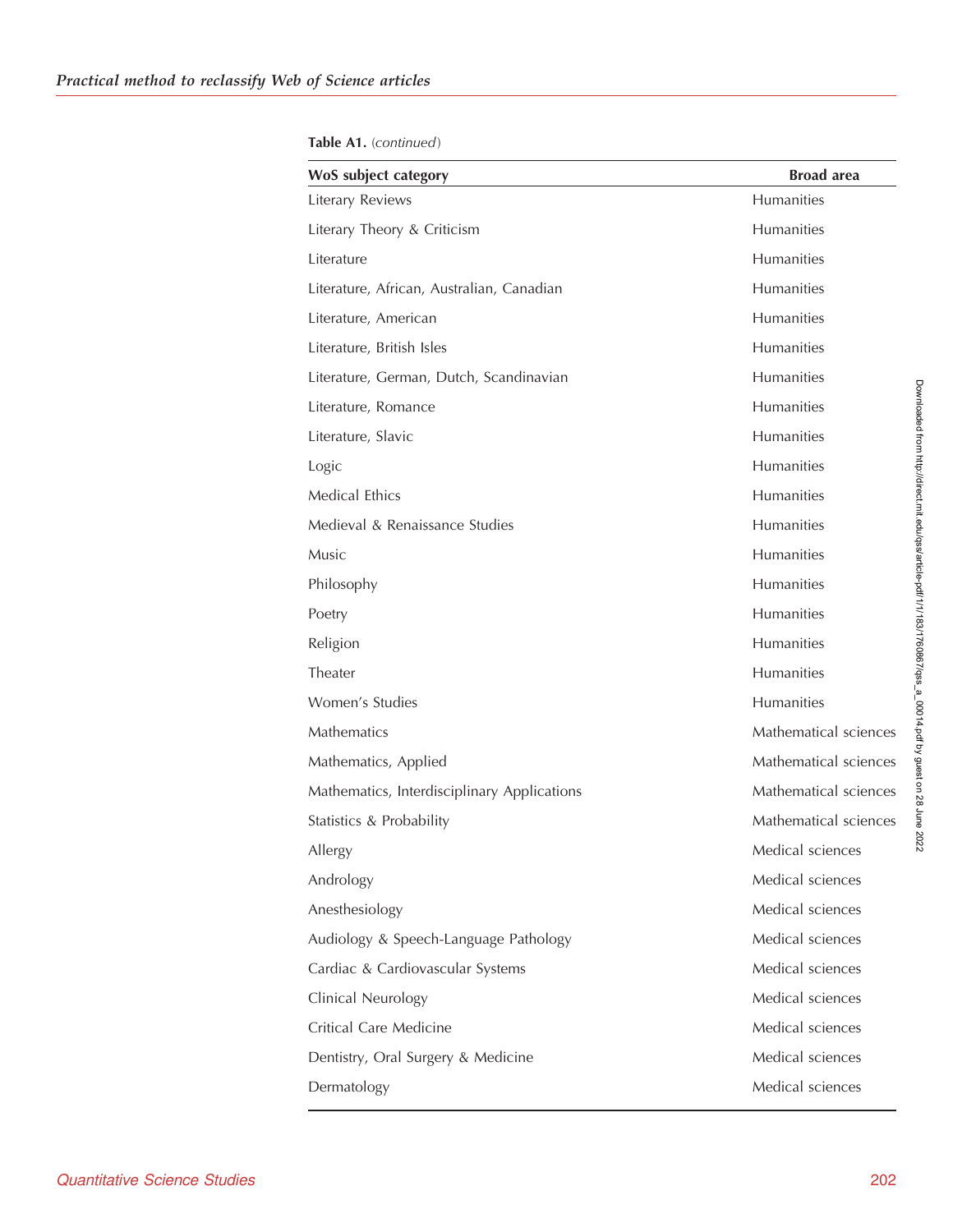Table A1. (continued)

| WoS subject category                          | <b>Broad</b> area |
|-----------------------------------------------|-------------------|
| <b>Emergency Medicine</b>                     | Medical sciences  |
| Endocrinology & Metabolism                    | Medical sciences  |
| Gastroenterology & Hepatology                 | Medical sciences  |
| Geriatrics & Gerontology                      | Medical sciences  |
| Health Policy & Services                      | Medical sciences  |
| Hematology                                    | Medical sciences  |
| Immunology                                    | Medical sciences  |
| <b>Infectious Diseases</b>                    | Medical sciences  |
| Integrative & Complementary Medicine          | Medical sciences  |
| Medicine, General & Internal                  | Medical sciences  |
| Medicine, Research & Experimental             | Medical sciences  |
| Microscopy                                    | Medical sciences  |
| Neurosciences                                 | Medical sciences  |
| Nursing                                       | Medical sciences  |
| Obstetrics & Gynecology                       | Medical sciences  |
| Oncology                                      | Medical sciences  |
| Ophthalmology                                 | Medical sciences  |
| Orthopedics                                   | Medical sciences  |
| Otorhinolaryngology                           | Medical sciences  |
| Pathology                                     | Medical sciences  |
| Pediatrics                                    | Medical sciences  |
| Peripheral Vascular Disease                   | Medical sciences  |
| Pharmacology & Pharmacy                       | Medical sciences  |
| Psychiatry                                    | Medical sciences  |
| Public, Environmental & Occupational Health   | Medical sciences  |
| Radiology, Nuclear Medicine & Medical Imaging | Medical sciences  |
| Rehabilitation                                | Medical sciences  |
| Respiratory System                            | Medical sciences  |
| Rheumatology                                  | Medical sciences  |
| Sport Sciences                                | Medical sciences  |
| Substance Abuse                               | Medical sciences  |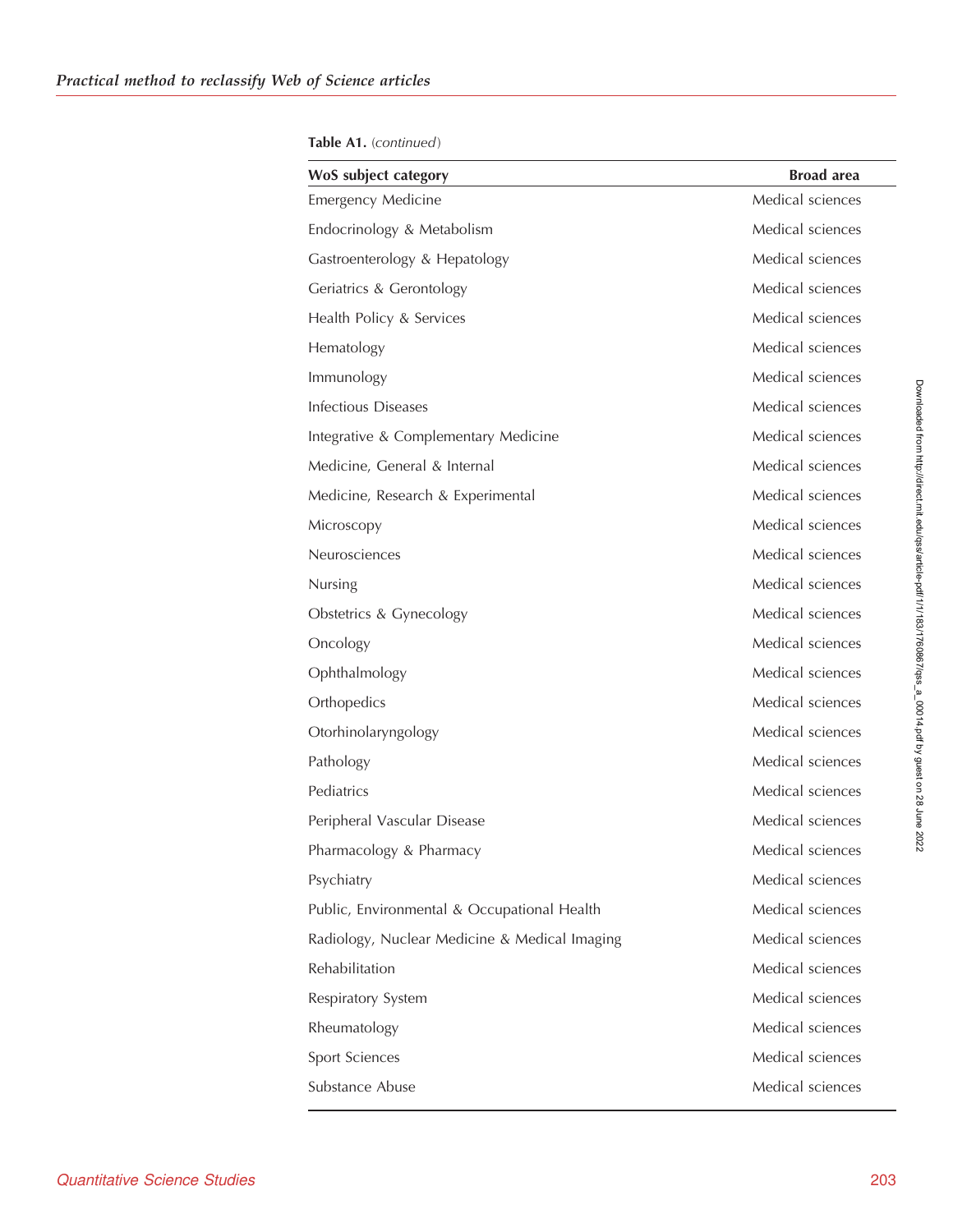| WoS subject category                  | <b>Broad</b> area   |
|---------------------------------------|---------------------|
| Surgery                               | Medical sciences    |
| Toxicology                            | Medical sciences    |
| Transplantation                       | Medical sciences    |
| Tropical Medicine                     | Medical sciences    |
| Urology & Nephrology                  | Medical sciences    |
| Veterinary Sciences                   | Medical sciences    |
| Acoustics                             | Physics             |
| Mechanics                             | Physics             |
| Optics                                | Physics             |
| Physics, Applied                      | Physics             |
| Physics, Atomic, Molecular & Chemical | Physics             |
| Physics, Condensed Matter             | Physics             |
| Physics, Fluids & Plasmas             | Physics             |
| Physics, Mathematical                 | Physics             |
| Physics, Multidisciplinary            | Physics             |
| Physics, Nuclear                      | Physics             |
| Physics, Particles & Fields           | Physics             |
| Thermodynamics                        | Physics             |
| <b>Business</b>                       | Professional fields |
| Business, Finance                     | Professional fields |
| Communication                         | Professional fields |
| Education & Educational Research      | Professional fields |
| Education, Scientific Disciplines     | Professional fields |
| Education, Special                    | Professional fields |
| Ergonomics                            | Professional fields |
| Family Studies                        | Professional fields |
| Health Care Sciences & Services       | Professional fields |
| Hospitality, Leisure, Sport & Tourism | Professional fields |
| Industrial Relations & Labor          | Professional fields |
| Information Science & Library Science | Professional fields |
| Law                                   | Professional fields |

Table A1. (continued)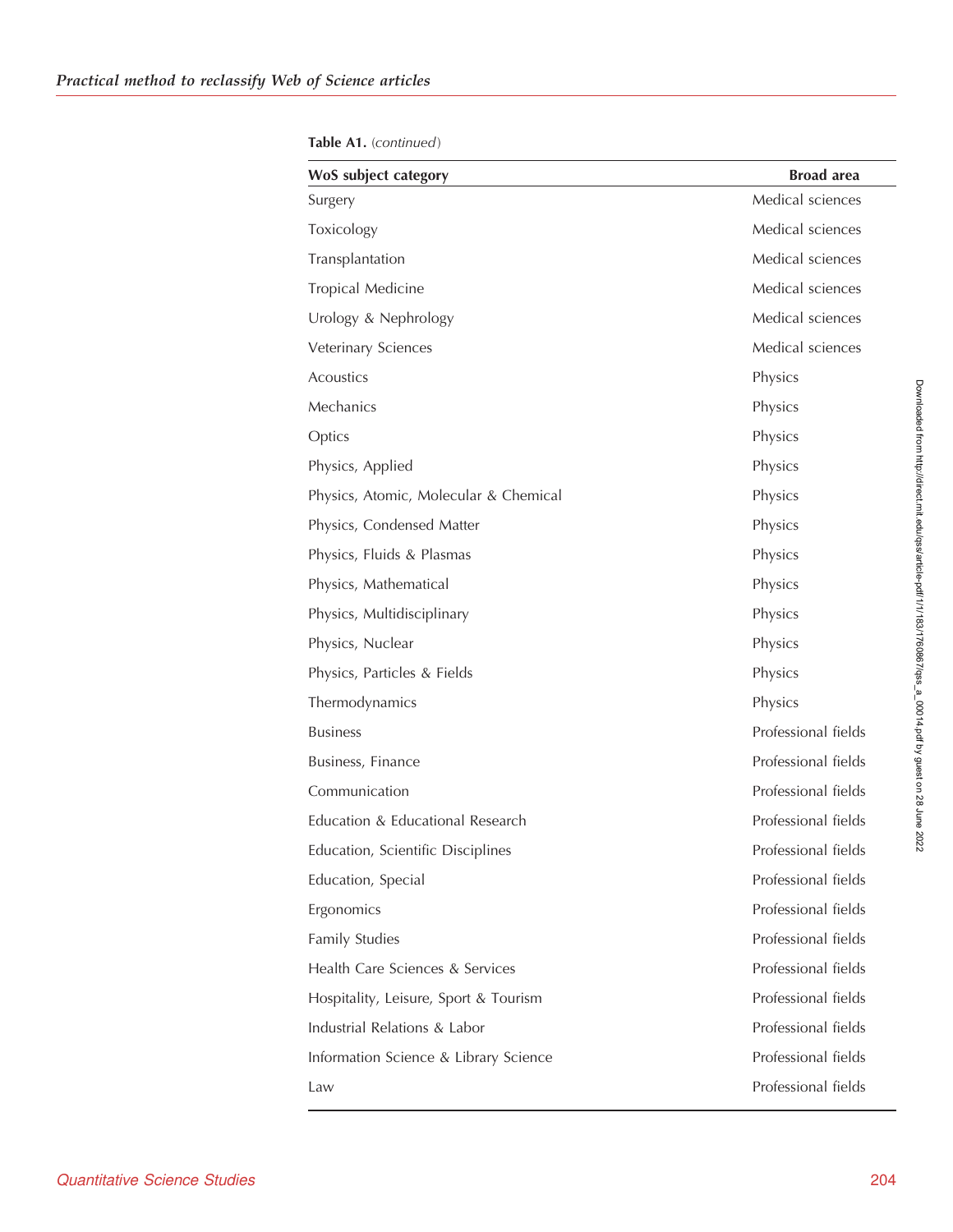| WoS subject category            | <b>Broad</b> area   |
|---------------------------------|---------------------|
| Management                      | Professional fields |
| Medicine, Legal                 | Professional fields |
| Primary Health Care             | Professional fields |
| Social Work                     | Professional fields |
| <b>Behavioral Sciences</b>      | Psychology          |
| Psychology                      | Psychology          |
| Psychology, Applied             | Psychology          |
| Psychology, Biological          | Psychology          |
| Psychology, Clinical            | Psychology          |
| Psychology, Developmental       | Psychology          |
| Psychology, Educational         | Psychology          |
| Psychology, Experimental        | Psychology          |
| Psychology, Mathematical        | Psychology          |
| Psychology, Multidisciplinary   | Psychology          |
| Psychology, Psychoanalysis      | Psychology          |
| Psychology, Social              | Psychology          |
| Agricultural Economics & Policy | Social sciences     |
| Anthropology                    | Social sciences     |
| Area Studies                    | Social sciences     |
| Criminology & Penology          | Social sciences     |
| Demography                      | Social sciences     |
| Economics                       | Social sciences     |
| Geography                       | Social sciences     |
| Gerontology                     | Social sciences     |
| International Relations         | Social sciences     |
| Linguistics                     | Social sciences     |
| Planning & Development          | Social sciences     |
| Political Science               | Social sciences     |
| Public Administration           | Social sciences     |
| Social Issues                   | Social sciences     |
| Social Sciences, Biomedical     | Social sciences     |

Table A1. (continued)